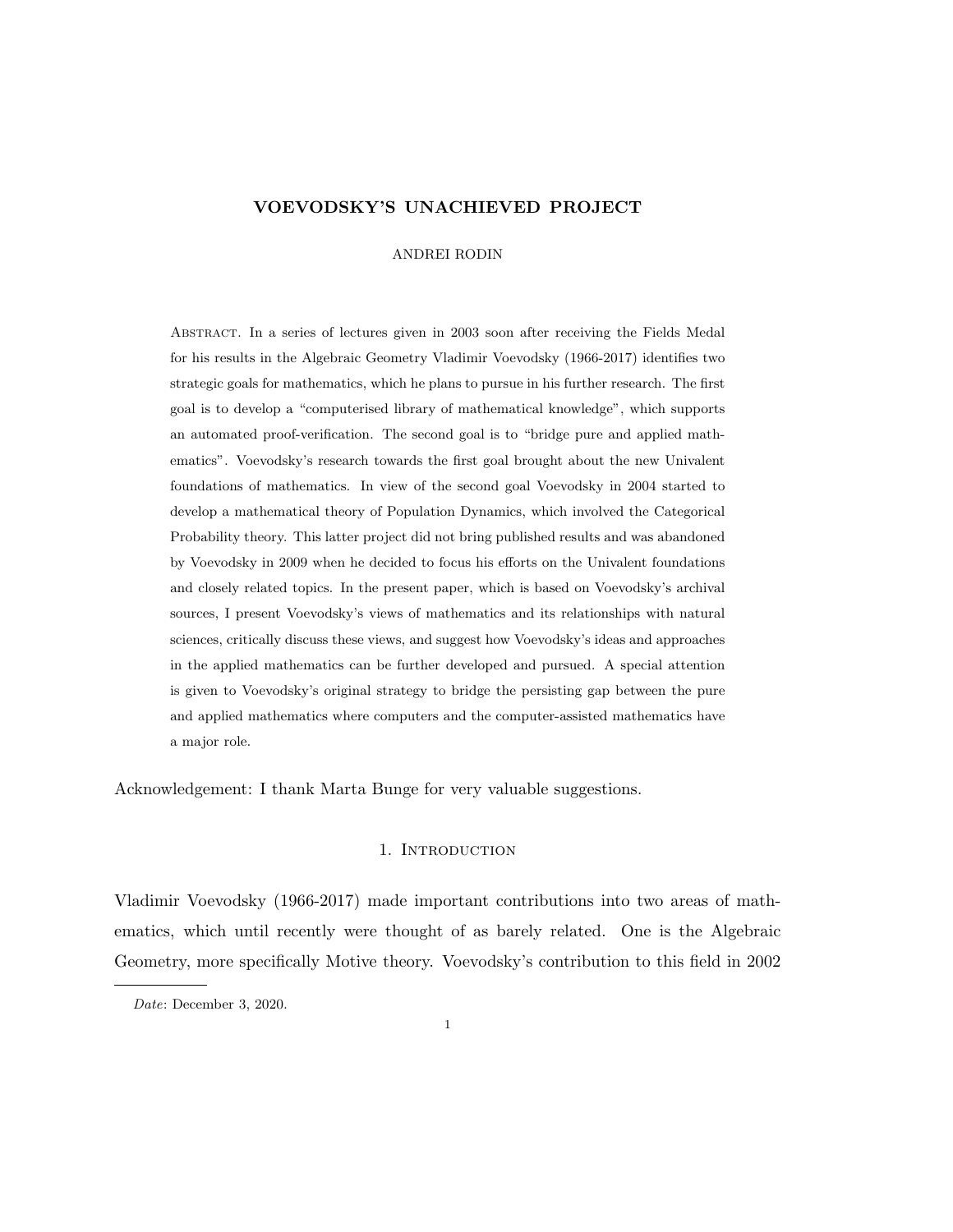won him the Fields Medal. The other is Type theory and Foundations of Mathematics. In mid-2000s Voevodsky started a project of building new "univalent" foundations of mathematics, which support an automated proof-checking [\[20\]](#page-33-0). This project boosted an ongoing research in Homotopy Type theory (discovered around 2006 independently by Voevodsky and Awodey & Warren  $[42, Introduction]$  $[42, Introduction]$ , and put the automated proof-checking into a new theoretical perspective. Along with these great professional successes in the mid-2000s Voevodsky also experienced what he later described as "the greatest scientific failure" in his life (see Presentation 3 below). This unachieved project aimed at a mathematical theory of Population Dynamics that could allow one, in particular, to reconstruct a history of human population on the basis of its present genetic constitution. Voevodsky actively worked on this project during at least 5 years, from 2004 to 2009. In 2009 Voevodsky abandoned this applied project and until the end of his life and career focused all his efforts on the Univalent Foundations and related topics.

Unpublished materials related to Voevodsky's project in the Population Dynamics along with some other Voevodsky's unpublished materials are now publicly available via Vladimir's memorial page <http://www.math.ias.edu/Voevodsky/> maintained by Daniel Grayson in the Princeton Institute of Advanced Studies. References to these and some other related materials are given in this paper in the form  $\lceil Sn \rceil$  where n is the number of entry described below in the "Sources" section; these entries contain permalinks to slides, audios, videos and unpublished notes. Materials directly relevant to Voevodsky's work in the Population Dynamics are [S [6,](#page-28-0) [7,](#page-28-1) [15,](#page-30-0) [8\]](#page-29-0); for a related research in the Categorical Probability theory see [S [4,](#page-28-2) [5,](#page-28-3) [13,](#page-29-1) [14,](#page-30-1) [16\]](#page-30-2). For early stages of Voevodsky's research in the Foundations of Mathematics, which are contemporary with his research in the Population Dynamics and Categorical Probability (before 2010), see [S [9,](#page-29-2) [10,](#page-29-3) [11,](#page-29-4) [12,](#page-29-5) [17\]](#page-30-3). The Univalent Foundation project in its stable mature form is presented in [S [18,](#page-30-4) [19,](#page-30-5) [20,](#page-31-0) [21,](#page-31-1) [23\]](#page-31-2). Voevodsky's reflexions on his own work including his abandoned project in the Mathematical Biology are found in his interview given to his friend Roman Mikhailov in 2012 [[S22\]](#page-31-3). Fragments of this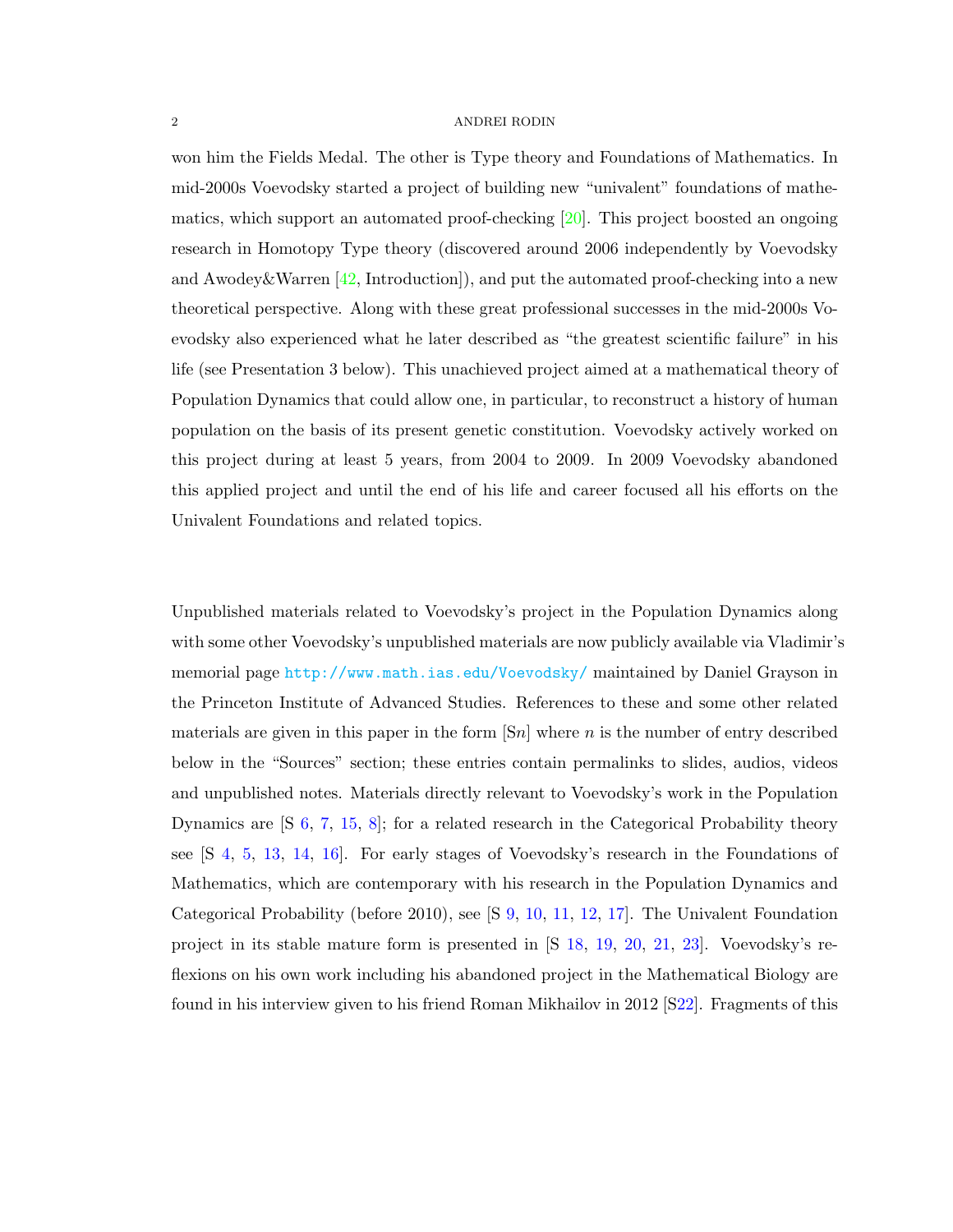interview are reproduced below in English translation as Presentation 3 and Presentation 4.

In the remaining part of this paper I do two things. First, I present Voevodsky's general views of mathematics and Voevodsky's strategy of strengthening links between the pure mathematics and the natural sciences. This part is fully based on the available Voevodsky's record, and involves no attempt on my part to develop or criticise his views and ideas. This material is relevant because the research project in the Population Dynamics just like the Univalent Foundations project has been strongly motivated by Voevodsky's general reflexions about mathematics and his vision of its desired future. Second, I provide a critical analysis of these views and ideas and suggest some ways in which they can be further developed. Mathematical details of Voevodsky's drafts related to his project in the Population Dynamics (including his work in the Categorical Probability) are not taken into account in the present paper.

### 2. Place and role of mathematics according to Vladimir Voevodsky

This Section consists of four Presentations based on Voevodsky's recorded materials. Presentation 1 is based on transparencies of his lecture given at the AMS-India meeting in Bangalore, Dec. 17-20, 2003, see [[S3\]](#page-28-4) (no audio- or video-recording of this lecture is available). Presentation 2 is based on transparencies and a written note related to two lectures given earlier in the same year in Wuhan University, China, see  $[S1, 2]$  $[S1, 2]$  $[S1, 2]$  $[S1, 2]$ ). These two Presentations consist of my rendering or paraphrasing of Voevodsky's thoughts presented on the transparencies and in the written note; they include a number of Voevodsky's original wordings. I take a liberty not to use quotations marks in such cases in order to make the text better readable. The diagrams used in these Presentations are made with Latex after Voevodsky's hand-written diagrams found in the transparencies.

Presentations 3 and 4 are fragments of interview given by Vladimir Voevodsky to his friend Roman Mikhailov in July 2012 [[S22\]](#page-31-3) translated into English by myself. In the Presentation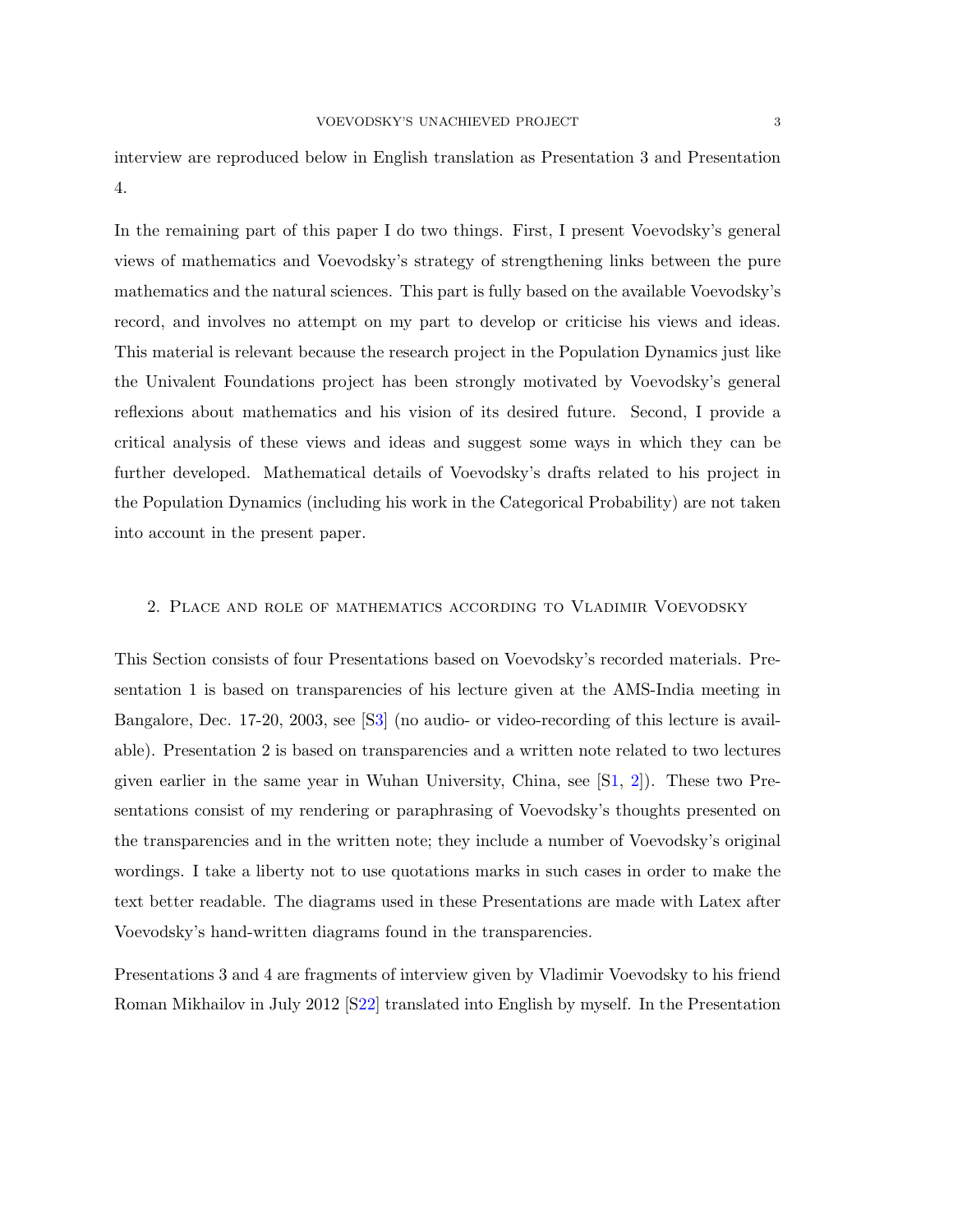3 Voevodsky overviews his intellectual development and explains origins and motivations of his project in Population Dynamics and of the Univalent Foundations project. Presentation 4 includes some further Voevodsky's ideas concerning the pure mathematics, applied mathematics, and the natural sciences.

2.1. Presentation 1: Mathematics and the Outside World [[S3\]](#page-28-4). Mathematics is an integral — albeit very special — part of general problem-solving activity, which in its turn is a basic pre-scientific human condition. Various practical problems, which are conceptualised and approached with the common aka conventional thinking are more effectively solved via the *mathematical modelling* aka applied mathematics; the applied mathematics gives rise to the so-called pure mathematics. The pure mathematics develops via (i) solving such external problems, which come via the mathematical modelling, and also (ii) via formulating and solving its own internal problems, that is, via proving and disproving various mathematical *conjectures*. The interaction between conventional thinking, mathematical modelling and the pure mathematics, i.e., the flow of problems and their solutions, proceeds as shown at Fig. 1.:



Figure 1. Flow of Problems and Solutions

Society supports mathematics, mainly, because of its capacity to solve problems arising in the applied mathematics using methods of pure mathematics (arrow 2 at the diagram) and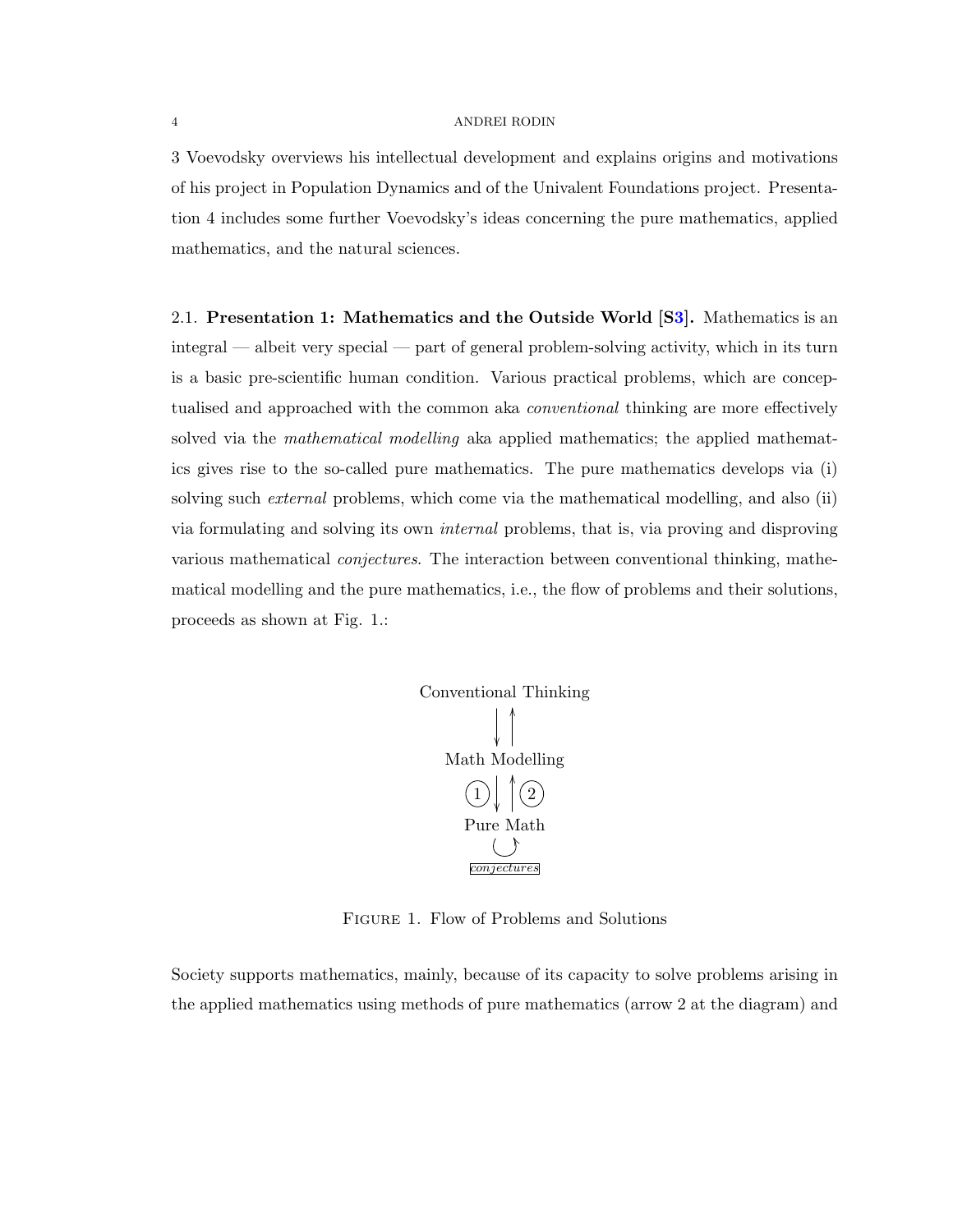also, eventually, for solving internal problems in the pure mathematics and for teaching old solutions to new generations.

Over the last few decades the situation [as described above] was getting more and more out of balance. Arrows 1 and 2 shown at the diagram, which connect the pure and applied mathematics, were weakening. A weak incoming flow of external problems restrains the internal development of pure mathematics. A weak outgoing flow of useful solution restrains the support of mathematics provided by the Society. Breakdown of arrow 2 means eventually no salary for mathematicians. Breakdown of arrow 1 means eventually no new ideas in mathematics.

How did we come to this poor situation? What can be done in order to improve it? What we need to do is to change the current pattern of using computers in science.

Presently computers enter into the above scheme of problem-solving as shown at Fig. 2:



FIGURE 2. The existing Flow Chart

Here the flow of problems down to the "mathematical modelling" level is filtered through the "computer modelling" level. As a result the "mathematical modelling" level, and as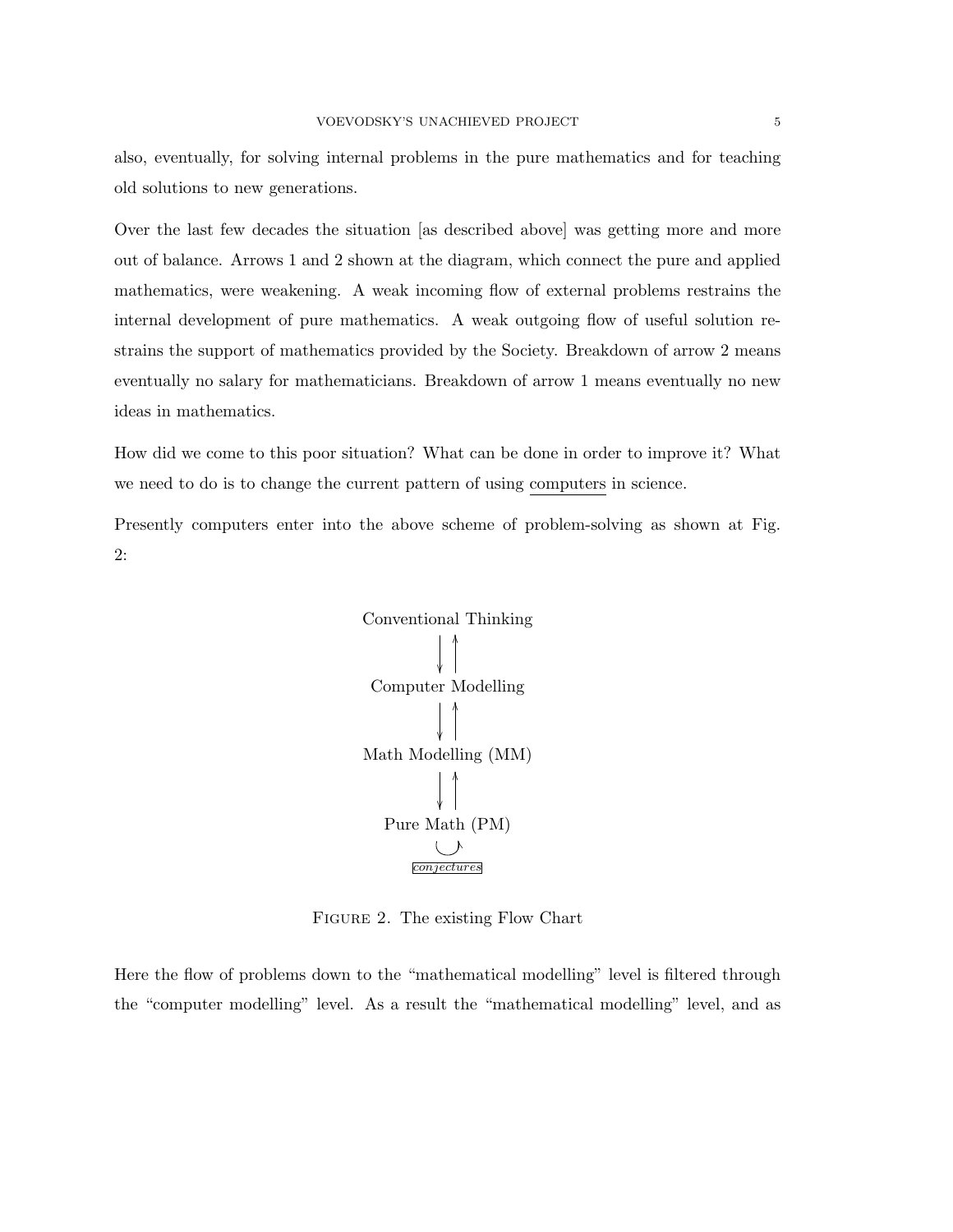a consequence also the "pure mathematics" level, receive less problems than they used to receive before the rise of modern computer technologies. This particularly affects today's abstract mathematics. Problems, which pass through the filter, are formulated in the oldstyle language of variables and analytic functions, while the language of today's abstract mathematics is the Set theory. Thus at least a part of problems received at the "pure mathematics" level pass through a double-translation, which further weakens the incoming flow of external problems into the pure mathematics (Fig. 3).



Figure 3. Double Translation of Problems

The downstream flow of mathematical problems can be increased via a rearrangement of relationships between the computer modelling, on the one hand, and the pure mathematics, on the other hand, as shown at Fig. 4.:



Figure 4. New Scheme of Relationships between the Computer Modelling and the Pure Mathematics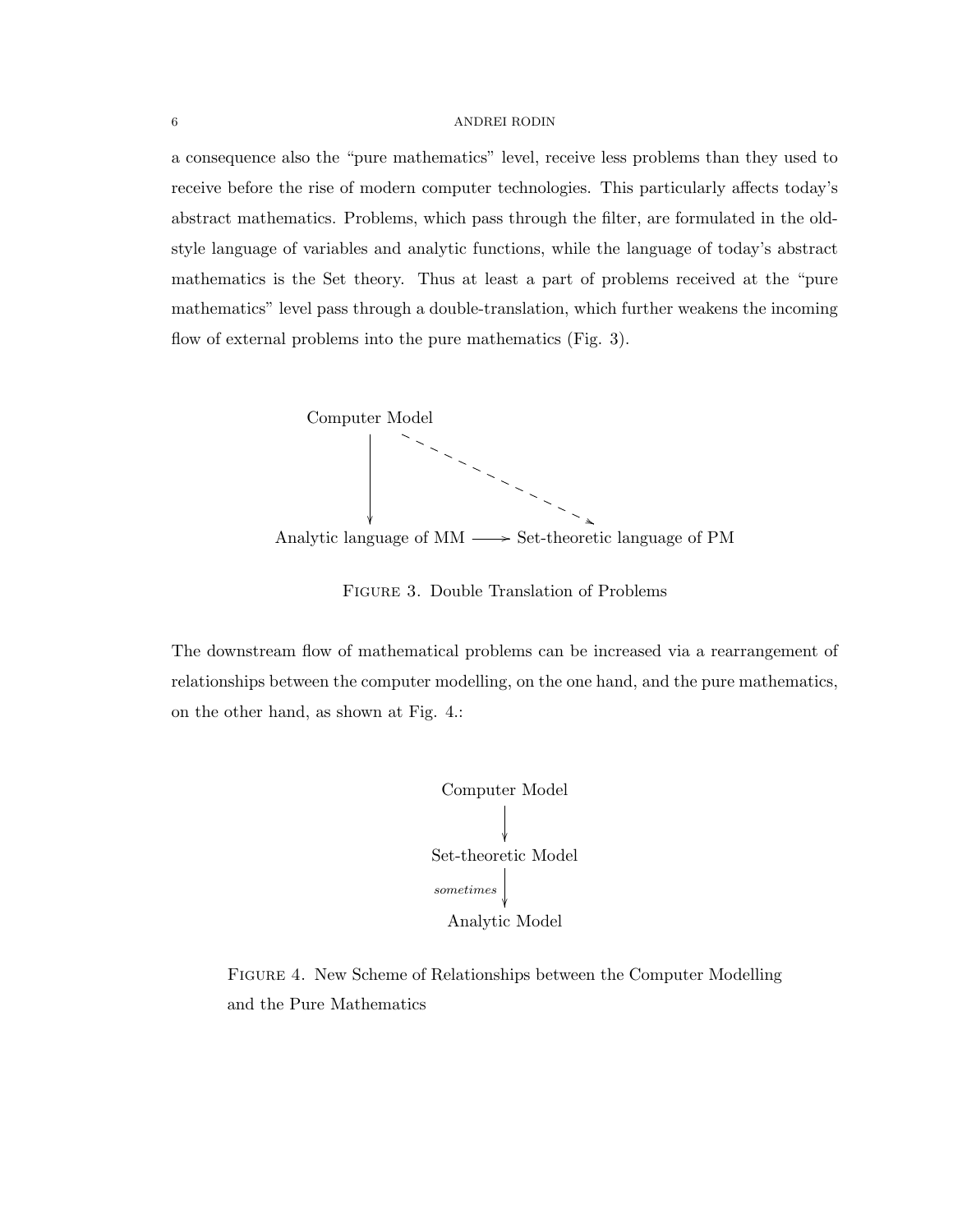In order to implement this new scheme we need to reformulate fundamental and applied scientific theories in the language of today's abstract mathematics, viz., in the set-theoretic language. For this end we need to specify for each theory a notion of basic unit and then consider sets of such units. Some examples are given in the Table 1.

| <b>Science</b>                                   | Unit                               |
|--------------------------------------------------|------------------------------------|
| Population Biology and Demography                | Individuals (individual organisms) |
| Financial Mathematics                            | Companies                          |
| Political Science                                | <b>Voters</b>                      |
| Particles Physics                                | Particles                          |
| Population Genetics                              | Genes                              |
| Future Theoretical Chemistry, which will be able |                                    |
| to account for individual molecules              | Molecules                          |

TABLE 1. Scientific Disciplines and Their Ontological Units

The proposed rearrangement establishes a close connection between Science, Abstract Mathematics and Computing. It requires an essential reform in mathematical education.

The most important task for mathematicians is to produce examples that demonstrate the effectiveness of this approach.

2.2. Presentation 2: What is most important for mathematics in the near future? Four Levels of Today's Mathematics. [[S1,](#page-27-0) [2\]](#page-27-1). There are two most urgent needs in today's mathematics:

(1) To build a computerised library of mathematical knowledge, i.e., a computerised version of Bourbaki's Elements of Mathematics;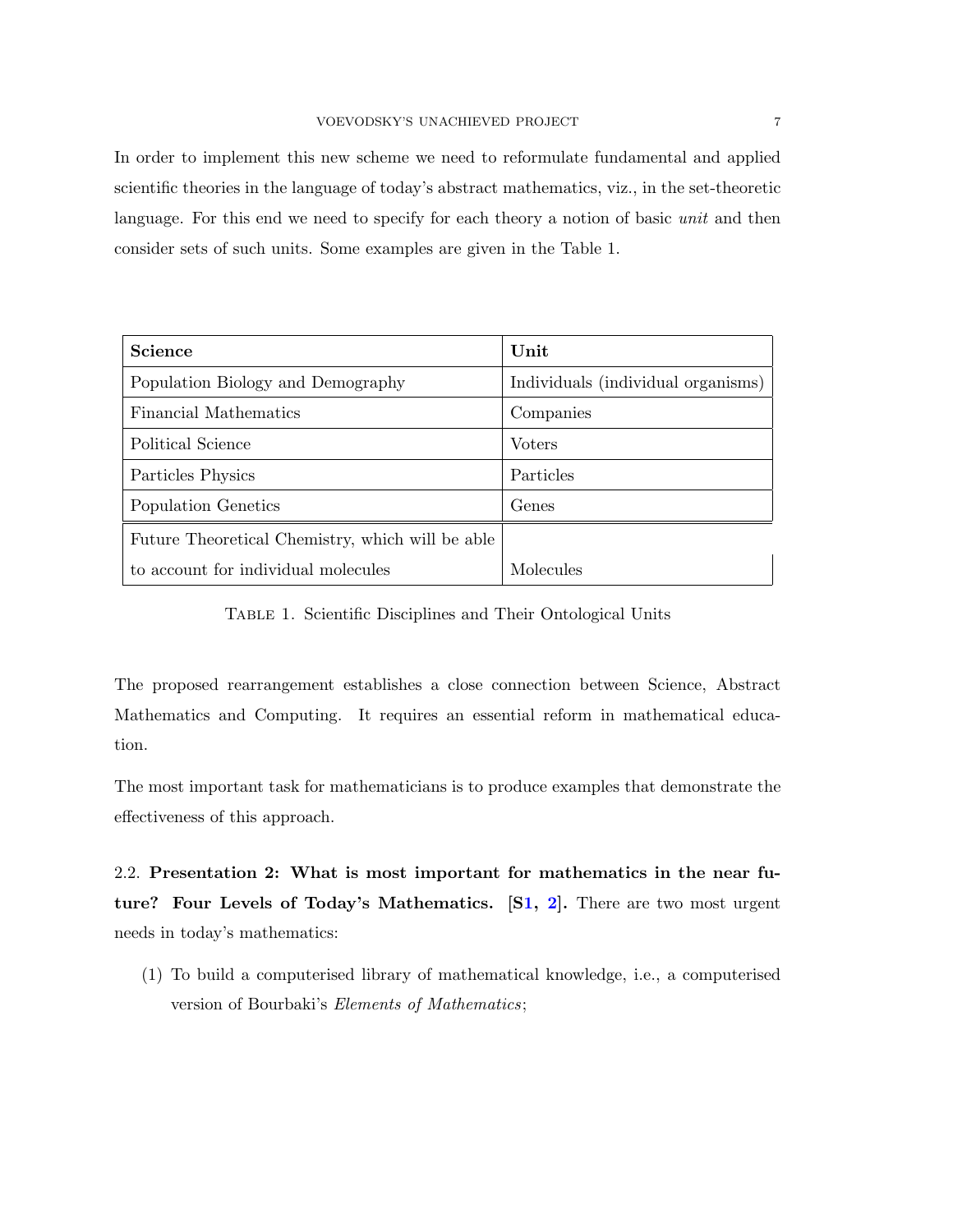(2) To bridge Pure and Applied Mathematics.

[About (1).] We should gradually move from a hyperlinked mathematical text to a mathematical text verifiable with computer.

[About (2).] Greatest advances of mathematics in the 20th century are in algebra, number theory and topology: they involve a combination of the visual intuition with the application of algebraic and symbolic methods. We discovered very fundamental classes of new objects including categories, sheaves, cohomology, simplicial sets. They may turn out to be as important in science as algebraic groups. But presently we don't use them for solving problems outside the pure mathematics.

One reason can be sociological. Only few people have a profound knowledge both of modern mathematics and of some other research field where an application of modern mathematics can be possible.

Another reason concerns the current scientific policies. In order to apply an abstract mathematical theory to a concrete practical problem one needs, first of all, to generalise this problem and abstract away the intuition associated with this problem. But the current funding policies favour rather fast solutions of concrete practical problems such as, for example, designing "the billion dollar drug".

In order to apply mathematics to a given problem outside mathematics one should begin with the opposite move. Instead of trying to concentrate one's efforts on future applications of a mathematical theory to the real life, one should abstract oneself from the real life and look at the given problem as a formal game or puzzle. This is a reason why new mathematics too often strikes one, wrongly, as detached from the real-world problems.

So the only reasonable policy in mathematical research and in science in general is to support one's curiosity and one's sense of beauty in science.

[About historical layers of today's mathematics.] Today's mathematics comprises four different levels: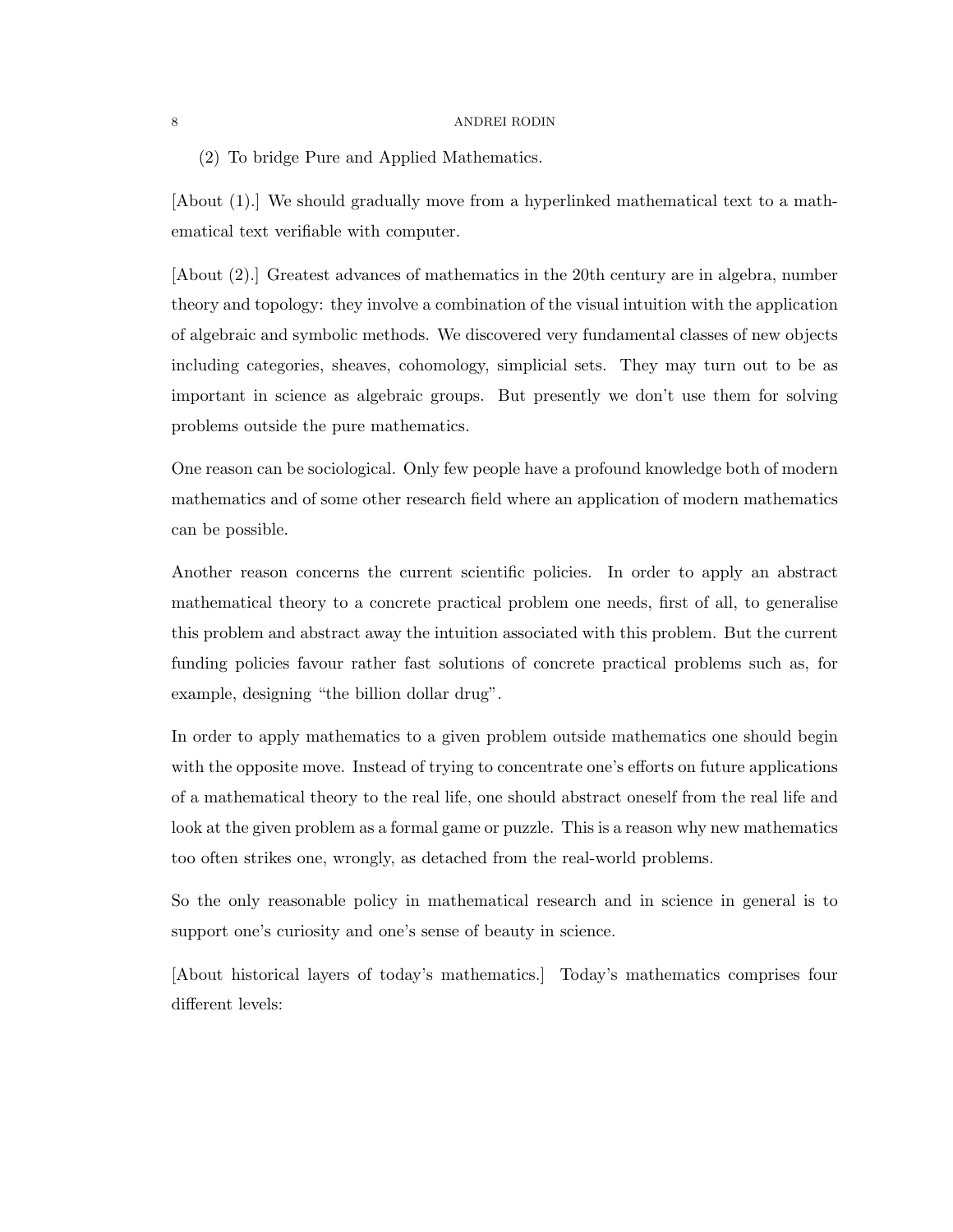- (1) Elementary Mathematics: Pythagoras theorem, Quadratic Equations, etc.; it emerged more than 1000 years ago;
- (2) "Higher" Mathematics : Integral and Differential Calculus, Differential Equations, Probability theory; it emerged in the 17th and 18th centuries;
- (3) Modern Mathematics: Modern Algebra (Galois theory, Group theory), Basic Topology, Logic (including G¨odel Incompleteness theorems) and Set theory; it emerged during the first half of the 20th century;
- (4) Synthetic Mathematics: Representation theory, Algebraic Geometry, Homotopy theory (in particular the Motivic Homotopy theory), Differential Topology; it emerged during the second half of the 20th century.

People who are not professional mathematicians usually know only levels (1) and (2), sometimes they have heard something about level (3). The main reason is that

- Elementary Mathematics is integrated into the everyday life;
- "Higher" Mathematics is integrated into most sciences;
- Modern Mathematics is integrated into *some* sciences;
- Synthetic Mathematics is very poorly integrated (if at all).

One of the most important challenges in mathematics today is to learn how to apply mathematics of higher levels in science and in the everyday life.

2.3. Presentation 3: Origins and motivations of research in the Population Dynamics and in the Univalent Foundations [[S22,](#page-31-3) part 1]. Since Fall 1997 I realised that my main contribution into the Motive theory and Motive Cohomology was already accomplished. Since then I was very consciously and actively looking for [. . . ] a theme to work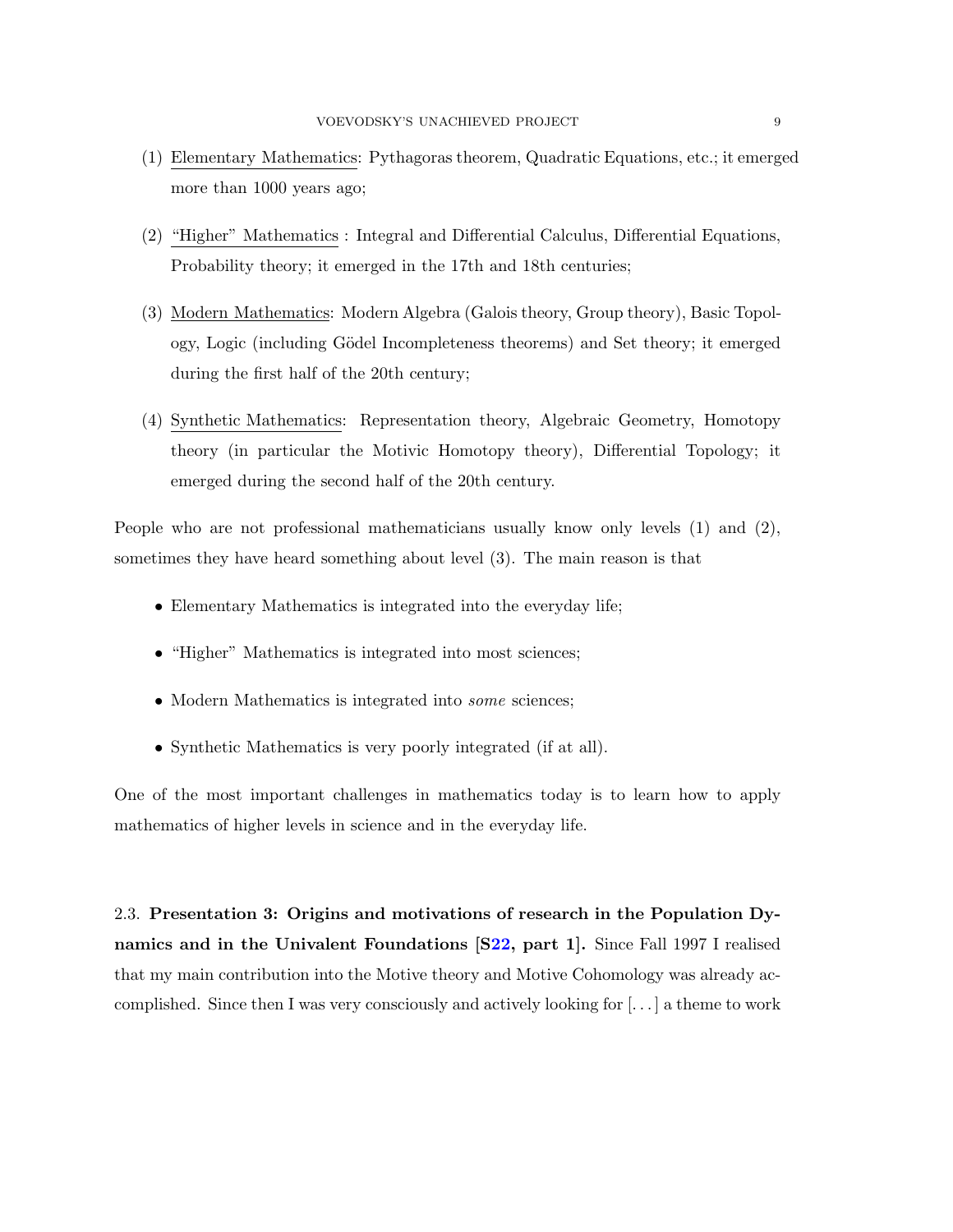on after I accomplish my obligations related to Bloch-Kato conjecture<sup>[1](#page-9-0)</sup>. [...] [C]onsidering tendencies of development of mathematics as a science I realised that we approach times when proving one more conjecture cannot change anything. [I realised] [t] hat mathematics is at the edge of crisis, more precisely, two crises. The first crisis concerns the gap between the "pure" and applied mathematics. It is clear that sooner or later there will arise the question of why the society should pay money to people, who occupy themselves with things having no practical application. The second crisis, which is less evident, concerns the fact that mathematics becomes very complex. As a consequence, once again, sooner or later mathematical papers will become too difficult for a detailed checking, and there will begin the process of accumulation of errors. Since mathematics is a very deep science in the sense that results of one particular paper usually depend on results of great many earlier papers, such an accumulation of errors is very dangerous for mathematics.

I decided to do something in order to prevent these crises. In the first case that meant to find an applied task, which would require for its solution methods of pure mathematics developed during the last years or at least during the last decades.

Since my childhood I was interested in natural sciences (physics, chemistry, biology) as well as in the theory of programming languages. Since 1997 I read a lot on these topics and took some university courses. In this way I significantly upgraded and deepened what I knew earlier. [. . . ] [I] was looking for interesting open problems where I could apply today's mathematics.

Finally, I chose — as I now understand wrongly — the problem of reconstruction of history of populations [of living organisms] on the basis of their present genetic constitution. I worked on this problem for about two years<sup>[2](#page-9-1)</sup> and finally realised in 2009 that everything

<span id="page-9-0"></span><sup>1</sup>Earlier in the same interview Vladimir explains that during the last 5 years of his work in the Algebraic Geometry, which stopped in 2010, he did not feel a real interest and continued his research only under the pressure of his self-imposed obligations.

<span id="page-9-1"></span> $2$ Drafts [[S6,](#page-28-0) [7,](#page-28-1) [4\]](#page-28-2) are dated by 2004 (as the starting date of writing); in 2004 Voevodsky also gave a talk on the Categorical Probability theory motivated by his biological interests [[S5\]](#page-28-3). These archival evidences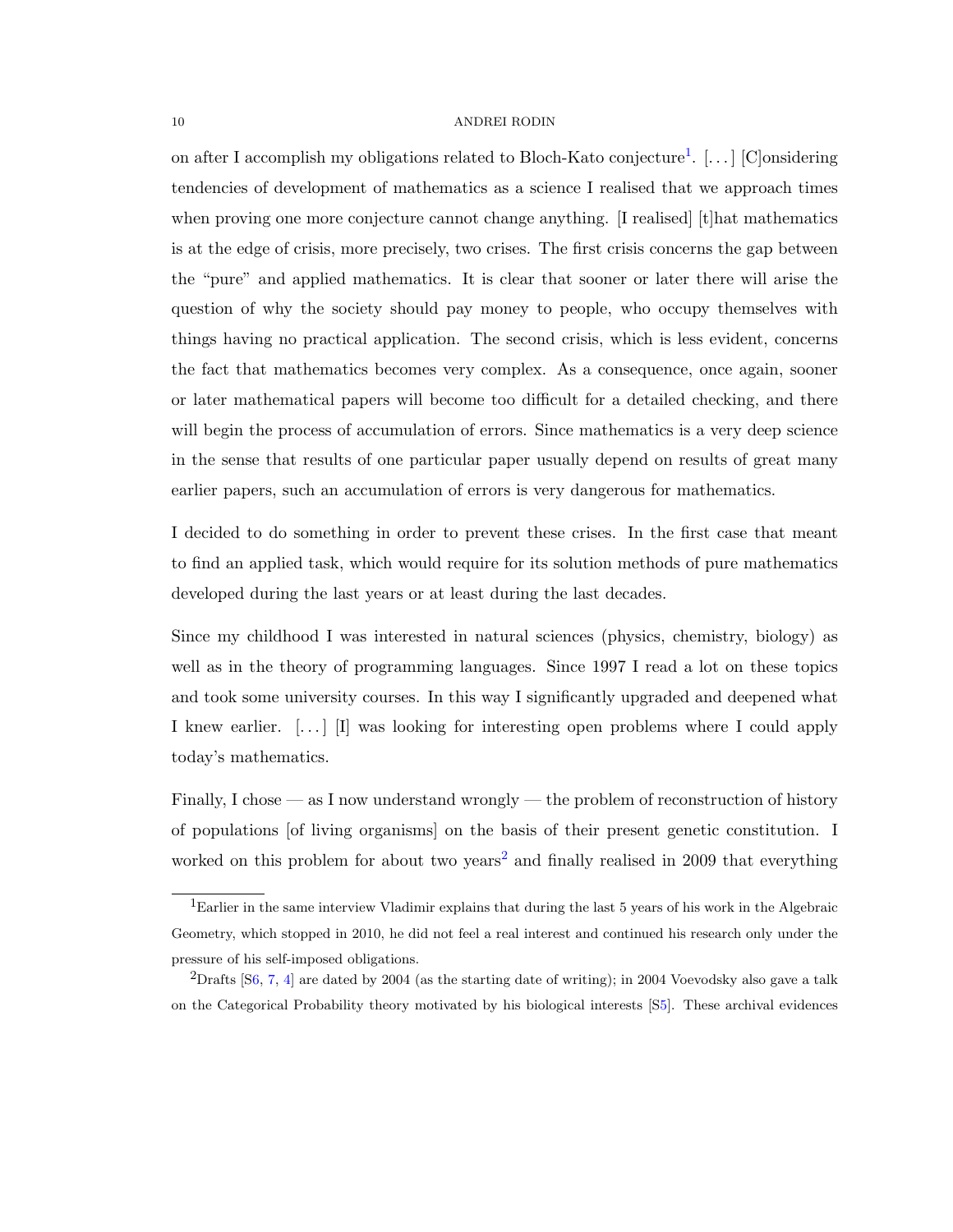that I invented was useless. This was the greatest scientific failure in my life. I great amount of work was invested into a project that failed completely. Some profit was gained anyway: I learned a lot about the Probability theory, which I didn't know well earlier, as well as about Demography and Demographic History.

During the same time I was looking for an approach to the problem of accumulation of errors in works of pure mathematics. It was clear [to me] that the only solution was to create a language, with the help of which people can write mathematical proofs checkable with computer. Until 2005 this latter task seemed to me more difficult than the task in the historical genetics, on which I was was working. . . . [However i]n 2005 I managed to formulate several ideas, which unexpectedly opened a possibility of new approach to one of the most important problems in the foundations of today's mathematics.

2.4. Presentation 4: On the pure and applied mathematics; on the relevance of UF in the applied mathematics; on the data-driven science  $[S22,$  $[S22,$  part 2. Concerning the pure and applied mathematics, I have the following picture. Pure mathematics is working with models of high abstraction and low complexity (mathematicians like to call this low complexity elegance). Applied mathematics is working with more concrete models but on the higher complexity level (many equations, unknowns, etc). Interesting application of the modern pure mathematics are most likely in the area of high abstraction and high complexity. This area is practically inaccessible today, mostly due to the limitations of the human brain  $[\ldots]$ . When we will learn how to use computers for working with abstract mathematical objects this problem will be no longer important and interesting applications of ideas of today's abstract mathematics will be found.

show that in 2004 Voevodsky was already working on his project in the Population Dynamics, so this work continued at least 5 years in total.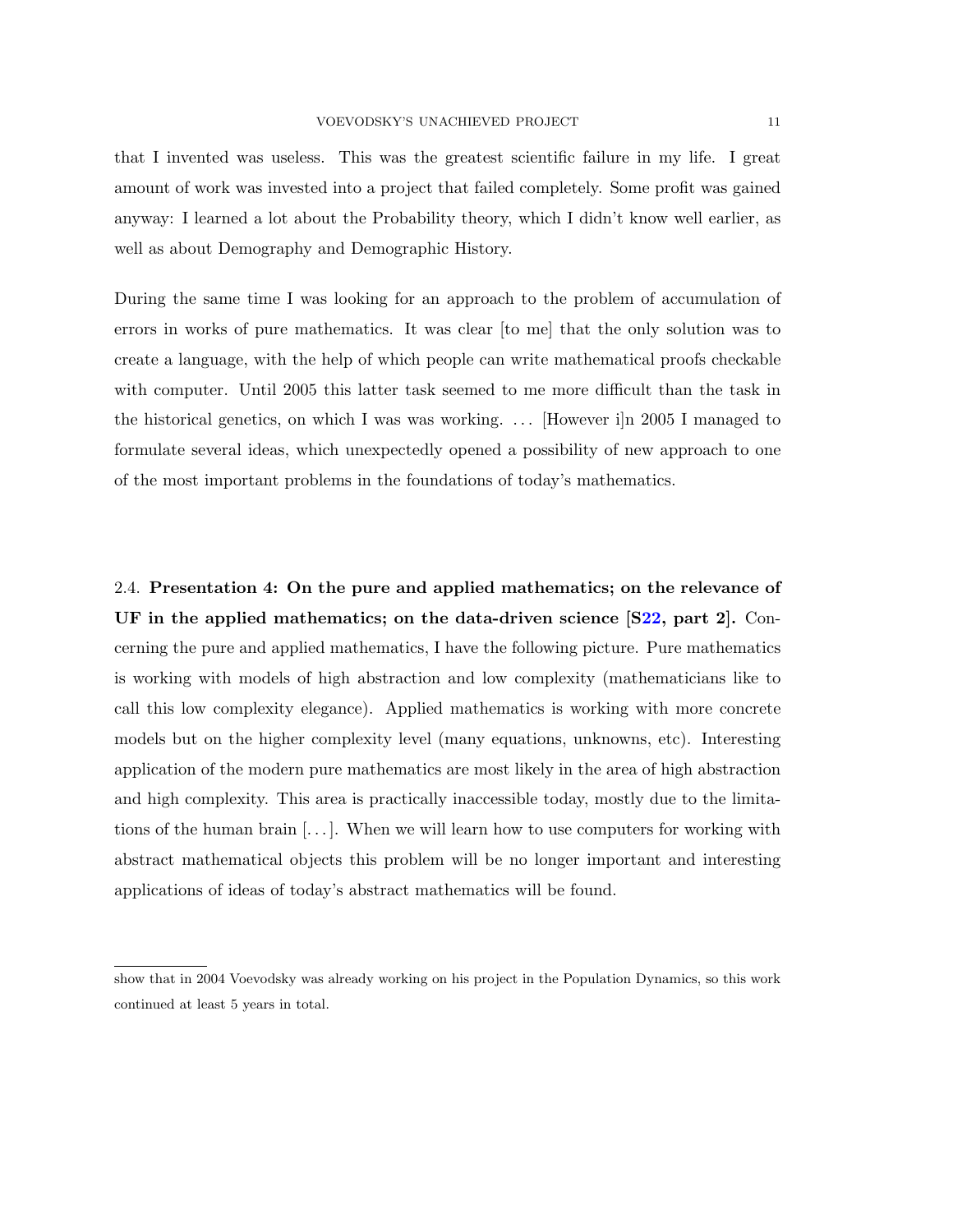That's why I think that my present work on computer languages<sup>[3](#page-11-0)</sup> that allow one to work with such objects, will be also helpful for application of ideas of today's pure mathematics in applied problems.

[Then Voevodsky discusses difficulties of his project in the Population Dynamics related to insufficient empirical data and other non-mathematical matters.]

From a mathematical point of view the situation was also far from being ideal because nobody seriously studied such complex and temporally heterogeneous processes earlier. Finally, I came up with a new formalisation of Markov processes based on the notion of systems of paths. The paper turned out to be long and technical, and it still remains unfinished<sup>[4](#page-11-1)</sup>. I plan to return to this paper and finish it already with a convenient computerbased proof-assistant.

## $\left[\ldots\right]$

Science should collect and comprehend a new knowledge. The collection part is very important. There is a view according to which all important observations are already done, the general world image is clear, so it remains only to arrange this knowledge and pack it into a compact and elegant theory. This view is wrong. It is not only wrong but also supports a very negative tendency to ignore everything that doesn't fit a ready-made theory or hypothesis. This is one of the most important problems of today's science.

<span id="page-11-1"></span><span id="page-11-0"></span><sup>3</sup>Voevodsky refers here to his research in the Univalent Foundations and its implementation on computer.  ${}^{4}$ By all evidence, Voevodsky refers here to [[S4\]](#page-28-2).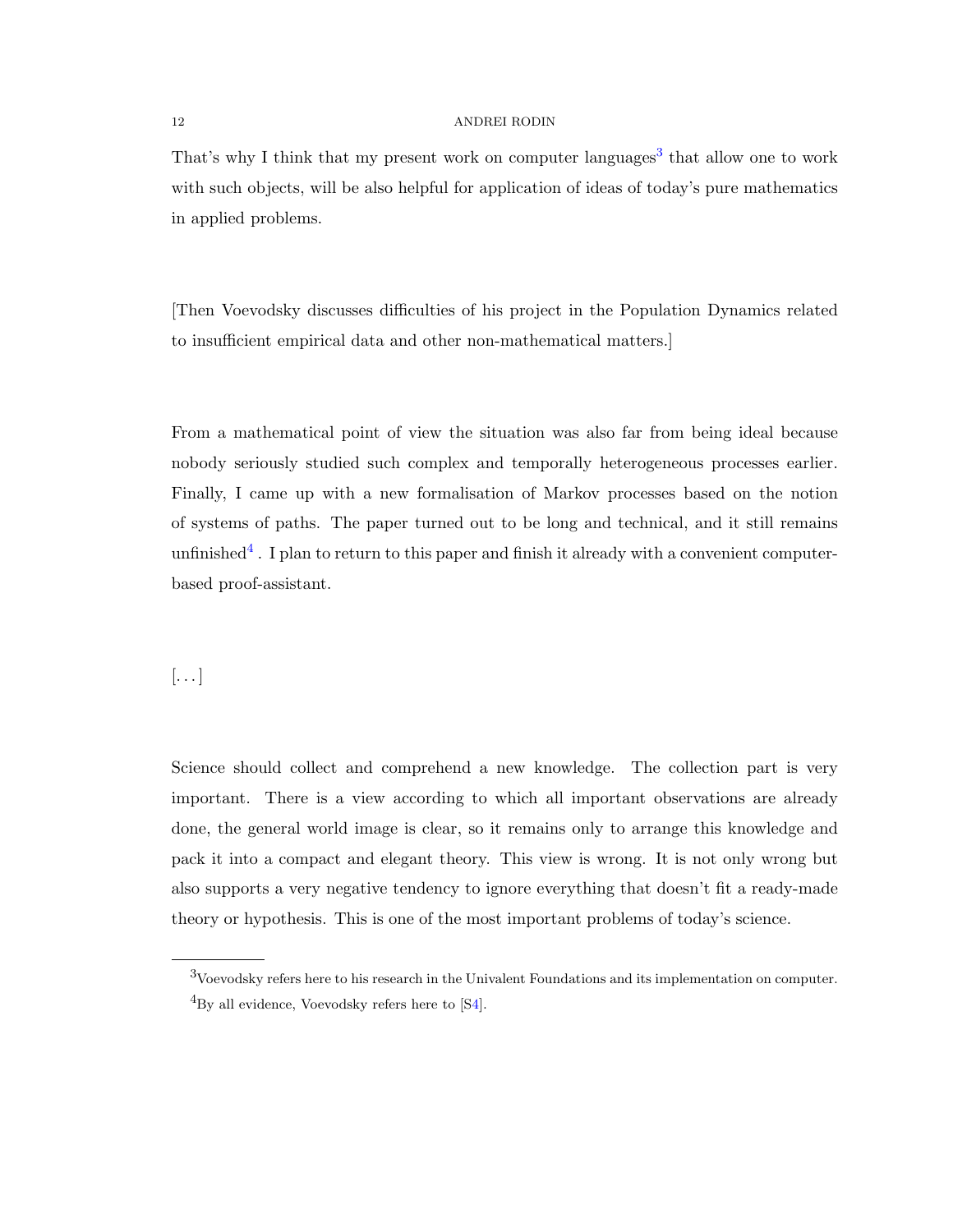## 3. Discussion

3.1. General issues. We can see from the Presentation 1 that Voevodsky's view on mathematics is broadly Aristotelian: he thinks of mathematics as an abstract form of reasoning, which is rooted in what he calls the *conventional thinking*, i.e., a practice-oriented think-ing that deals with multiple practical tasks<sup>[5](#page-12-0)</sup>. Mathematical modelling mediates between the conventional thinking and the pure mathematics (Fig. 1 above). Mathematicallyladen sciences are not distinguished in this scheme but the context makes it clear that the mathematical modelling also serves as an interface between science and pure mathematics. Voevodsky grants for the pure mathematics a capacity to formulate and solve certain internal problems (the circular arrow at Fig. 1 ) but he claims that mathematics cannot successfully and sustainably develop without solving *external* problems coming from the "outside world". He provides two independent reasons for this claim.

One reason is sociological: mathematical research is supported by society primarily for its contribution to solving important practical problems. As Voevodsky makes it clear in the Presentation 2 his understanding of the social role of mathematics does not imply that all mathematical research should aim at solving concrete practical problems. In his view, a mathematical research can be more practically useful and effective when it is driven by one's curiosity and a sense of beauty rather than by practical interests.

The second reason is epistemological: without a stable incoming flow of practical problems the pure mathematics soon runs out of new ideas. Thus we have here the following broad picture. Mathematics solves or help to solve practical problems by internalising them and abstracting them away from their local contexts. This triggers an internal dynamics in pure mathematics where certain problems are formulated and solved without further external motivations. However in a long term this internal mechanism is not sufficient for keeping a mathematical research going. So the incoming flow of external problem is just as vital

<span id="page-12-0"></span> ${}^{5}$ For a modern version of Aristotelian philosophy of mathematics see [\[17\]](#page-33-1).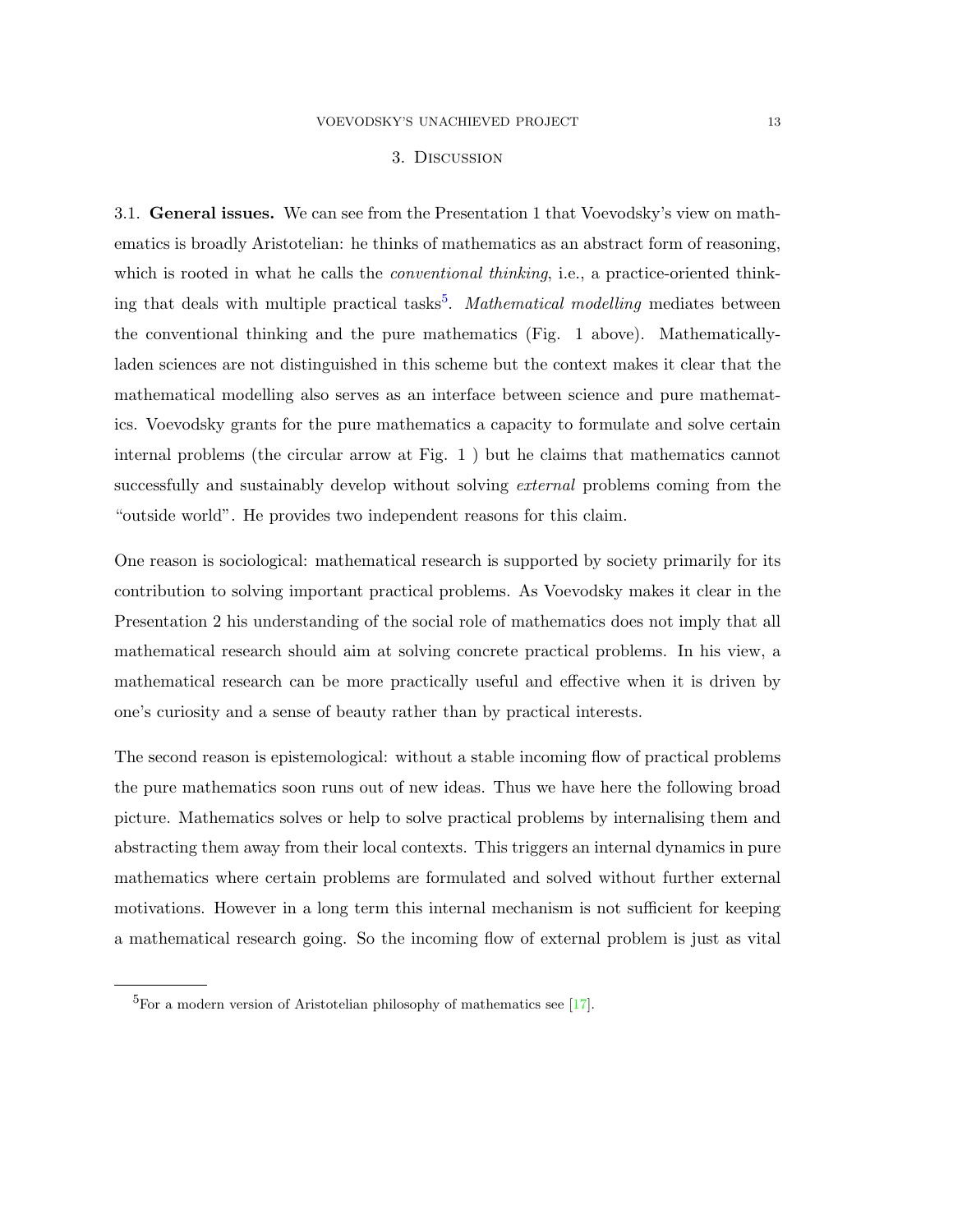for mathematics as the outgoing flow of practical solutions, which help mathematicians to secure a social status and necessary fundings for their research.

It is worth mentioning that Soviet philosophy of mathematics, which until 1990s remained relatively isolated from the Western mainstream along with the rest of Soviet philosophy, drew on the official Marxist doctrine of *dialectical materialism* rather than the Analytic philosophical tradition that stressed logical and ontological foundations of mathematics. As a result it gave more significance to applied and practical aspects of mathematics than to its logical and foundational aspects, see [\[39\]](#page-34-1), [\[40\]](#page-34-2) by G.I. Ruzavin for standard examples. I don't know whether Vladimir Voevodsky ever read a philosophical literature on mathematics produced by Soviet philosophers but his overall picture of mathematics presented in  $[**S3**, 1, 2]$  $[**S3**, 1, 2]$  $[**S3**, 1, 2]$  $[**S3**, 1, 2]$  (Presentations 1, 2 above) is very similar to Ruzavin's: both authors describe mathematics in terms of its historical genesis from pre-scientific practical forms of problem-solving toward an internalised theoretical form of problem-solving. Even if Voevodsky's conviction that applications play a major role in the development of mathematics was not universally shared by all his Russian colleagues, his view on this matter agree with an established local academic tradition represented by such prominent names as Andrey Kolmogorov, Vladimir Arnold and Israel Gelfand who consistently combined theoretical and applied mathematical research during all their professional careers.

A systematic philosophical critique of Voevodsky's general view of mathematics is out of the scope of the present paper. In what follows I focus on specific details of this view, which concern functioning of channels between the pure mathematics and its applications. Recall that in Voevodsky's opinion during the last decades these channels have been seriously damaged and now need an urgent repair.

3.2. Pure and Applied Mathematics. The (in)effectiveness of con mathematics in the natural sciences. Unlike Eugene Wigner in 1960 [\[43\]](#page-34-3) Vladimir Voevodsky doesn't see the effectiveness of mathematics in the natural sciences as a miracle, and believes that mathematics can and should be applied in sciences more effectively than it is presently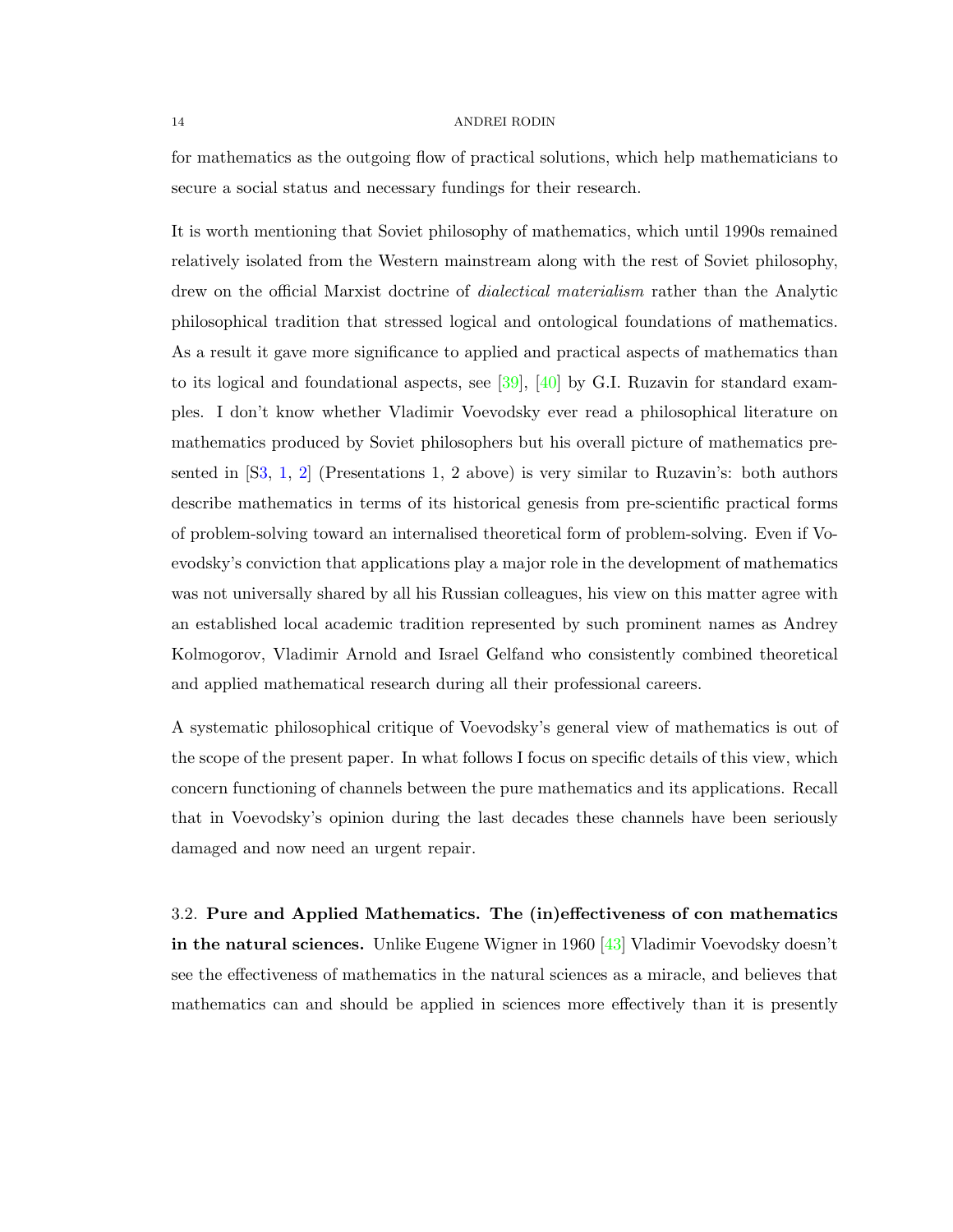applied. He finds it abnormal that the most recent mathematical achievements are very poorly integrated in the current science and technology, to leave alone the everyday practical life.

Even if such a view on today's mathematics is not unique<sup>[6](#page-14-0)</sup> it is also very far from being common. According to an influential historical narrative the detachment of today's pure mathematics from science and technology is a consequence of a significant and positive conceptual change in mathematics and its foundations that occurred at the turn of the 20th century. Commenting in 1960 on Hilbert's 1899 Foundations of Geometry [\[25\]](#page-34-4), [\[24\]](#page-34-5) Hans Freudental remarks that with this Hilbert's achievement the "bond with reality is cut. Geometry has become pure mathematics" [\[18,](#page-33-2) p. 618]. The context makes it clear that by "reality" Freudental means here the reality of physical space and objects in this space but not a putative Platonic reality of self-standing mathematical objects [\[3\]](#page-32-0). Freudental strongly praises this development and describes it retrospectively as a mainstream. In this context he quotes Albert Einstein who says in his 1921 public lecture *Geometry and* Experience (see [\[12\]](#page-33-3)) that "the progress entailed by [the Hilbert-style  $-A.R$ .] axiomatics consists of the sharp separation of the logical form and the realistic and intuitive content" <sup>[7](#page-14-1)</sup> and that this modern conception of geometry plays a role in the Relativity Theory. Remarkably, Freudental does not mention that along with the axiomatic geometry Einstein discusses in the same lecture the "practical" geometry, which in Einstein's view is at least as much important for science as the abstract axiomatic geometry.

The idea according to which the pure mathematics is self-sustained and should be sharply separated from the applied mathematics and mathematically-laden sciences also motivated Bourbaki's long-term project of building new set-theoretic foundations of mathematics as well as many related developments including the educational reform of school mathematics

<span id="page-14-0"></span><sup>&</sup>lt;sup>6</sup>Israel Gelfand famously remarked that "There is only one thing which is more unreasonable than the unreasonable effectiveness of mathematics in physics, and this is the unreasonable ineffectiveness of mathematics in biology" [\[2\]](#page-32-1).

<span id="page-14-1"></span><sup>&</sup>lt;sup>7</sup>Quoted after  $[18]$ ; in the published version of this lecture  $[12]$  the wording in this phrase is slightly different but its meaning is the same.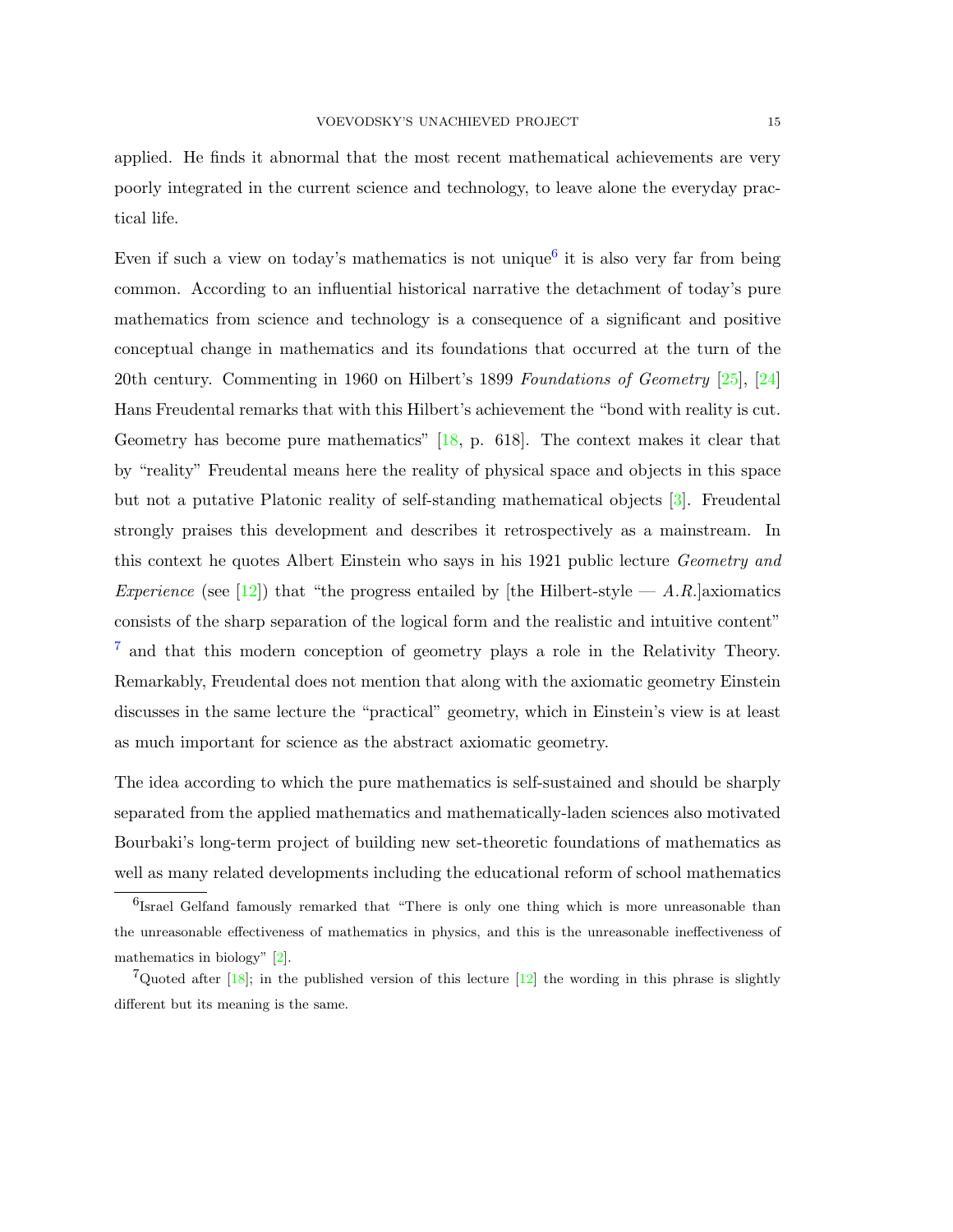in the Bourbaki vein known in the US under the name of New Maths. This educational reform started in the US in late 1950s (as a reaction on the launch of Soviet Sputnik), replicated in other countries, but by the early 1980s was already almost universally abandoned [\[35\]](#page-34-6). Marshall Stone, a prominent mathematician who was a leading figure of the New Math movement, expressed his understanding of the contemporary mathematics in his programmatic 1961 paper entitled *The Revolution in Mathematics* with the following strong claim:

"While several important changes have taken place since 1900 in our conception of mathematics or in our points of view concerning it, the one which truly involves a revolution in ideas is the discovery that mathematics is entirely independent of the physical world." [\[41,](#page-34-7) p.716].

In eyes of those people who share this view on the relationships between sciences and mathematics the fact that a large body of mathematical knowledge acquired after 1950 remains unapplied gives no reason for worries. It is readily explained and justified in terms of the "new" understanding of mathematics, which stresses its independence from the natural sciences and leaves its effectiveness in these sciences wholly unexplained and contingent. This provides a context in which one can wonder together with Eugene Wigner [\[43\]](#page-34-3) how mathematics can be possibly effective in physics and other natural sciences. A partial answer to (or at least a clarification of) this question is given by pointing to the historical fact that mathematical theories, which are effective in physics, have been built quite independently of their set-theoretic foundations and in many cases ab *initio* involved physical motivations and intuitions.

The idea of sharp separation between the logical form and the "realistic content" of scientific theories stressed by Freudental after Einstein back in 1960 was a cornerstone of the (very diverse and ramified) philosophical movement known as Logical Empiricism, which was very influential during the period of 1920-1950s but by the late 1960 was already seen by many important players as definitely dead [\[10\]](#page-33-4). This historical reference is sufficient for seeing that philosophical ideas and trends, however important and influential at certain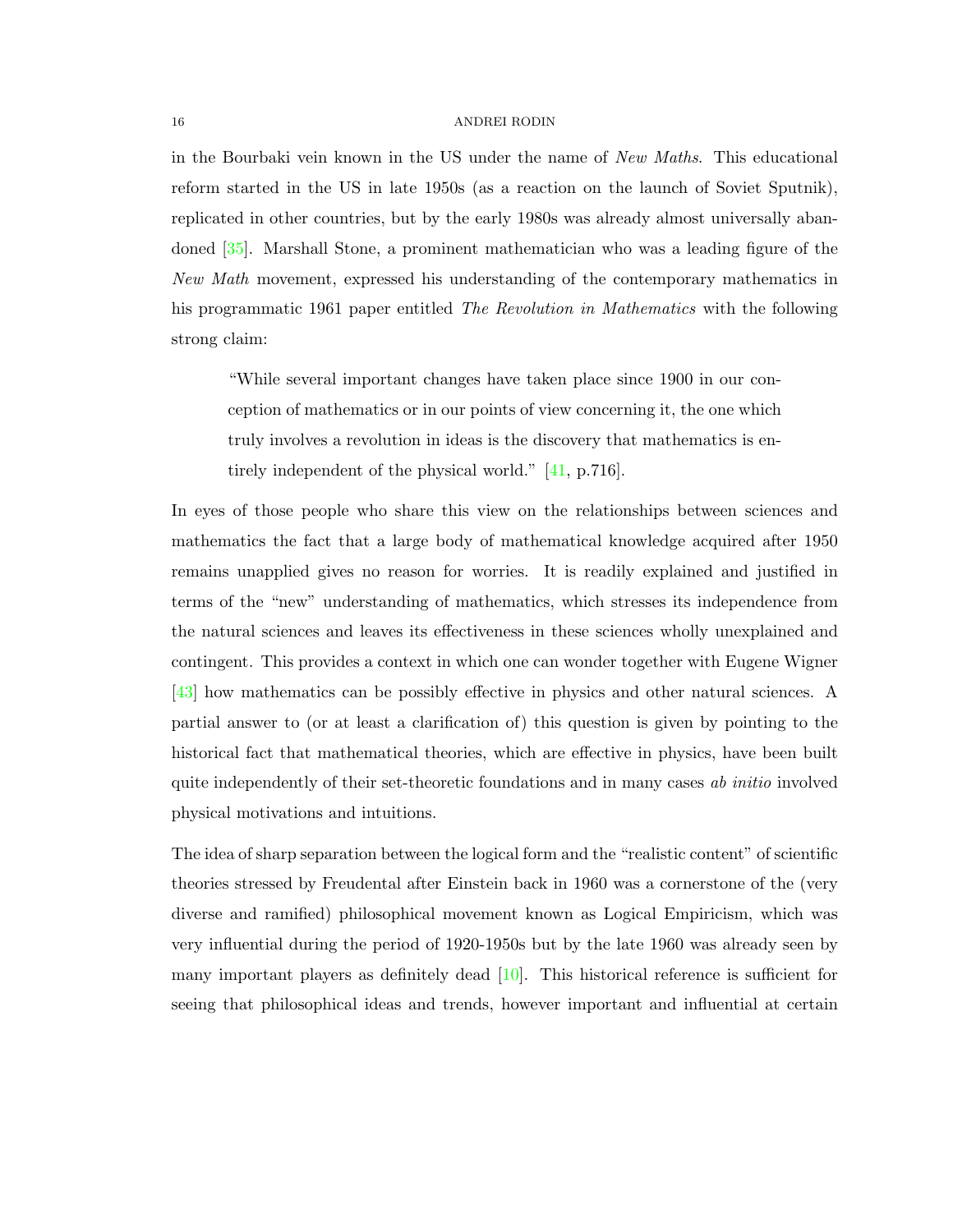point of history, should not be confused with scientific and mathematical achievements such as proofs of long-standing mathematical conjectures. The "revolution in mathematics" referred to by Stone in the above quote was indeed a revolution in ideas about mathematics rather than a revolution in the mathematics itself. Unlike properly scientific revolutions such philosophical revolutions are not irreversible and not truly universal. The relationships between the pure mathematics and the natural sciences remains today, as ever, a matter of philosophical controversy, which involves many conflicting views and ideas.

3.3. Set-theoretic foundations of mathematics and natural sciences. All mathematics presently used in physics and other sciences can be recast in the Bourbaki-style set-theoretic language and logically grounded on the set-theoretic foundations. Such a recasting is shown at Voevodsky's double translation scheme (see Fig. 2 and Fig. 3 in the Presentation 1 above), where the set-based pure mathematics connects to *computational* models and raw empirical data not directly but via the *mathematical models* built with the standard toolkit of mathematical physics such as systems of partial differential equations and other *analytic* means (that usually date back to 19-18th century). These mathematical models function as an effective interface between the pure and applied mathematics and, at a larger scale, between mathematics and the "outside world". Theories of pure mathematics, which lay outside this interface, i.e., a large body of "modern" and more recent "synthetic" mathematics remain mostly unapplied. While in eyes of those mathematicians who share Hans Freudental's and Marshall Stone's view such a situation is normal and even progressive and desirable, in eyes of Vladimir Voevodsky and other mathematicians who think of mathematics as an integral part of science, this is a harmful consequence of a strategic mistake that needs to be corrected. Among views of people of this second group Voevodsky's view on mathematics is distinguished by the fact the he, unlike the majority others [\[2\]](#page-32-1), [\[16\]](#page-33-5), considers logical foundations of mathematics very seriously. In his 2003 Bangalore lecture (Presentation 1) Voevodsky identifies foundations of mathematics with the set-theoretic foundations. Voevodsky changed this view after 2006 when he put forward the idea of alternative Univalent Foundations of mathematics [S [10,](#page-29-3) [18,](#page-30-4) [19,](#page-30-5) [20\]](#page-31-0).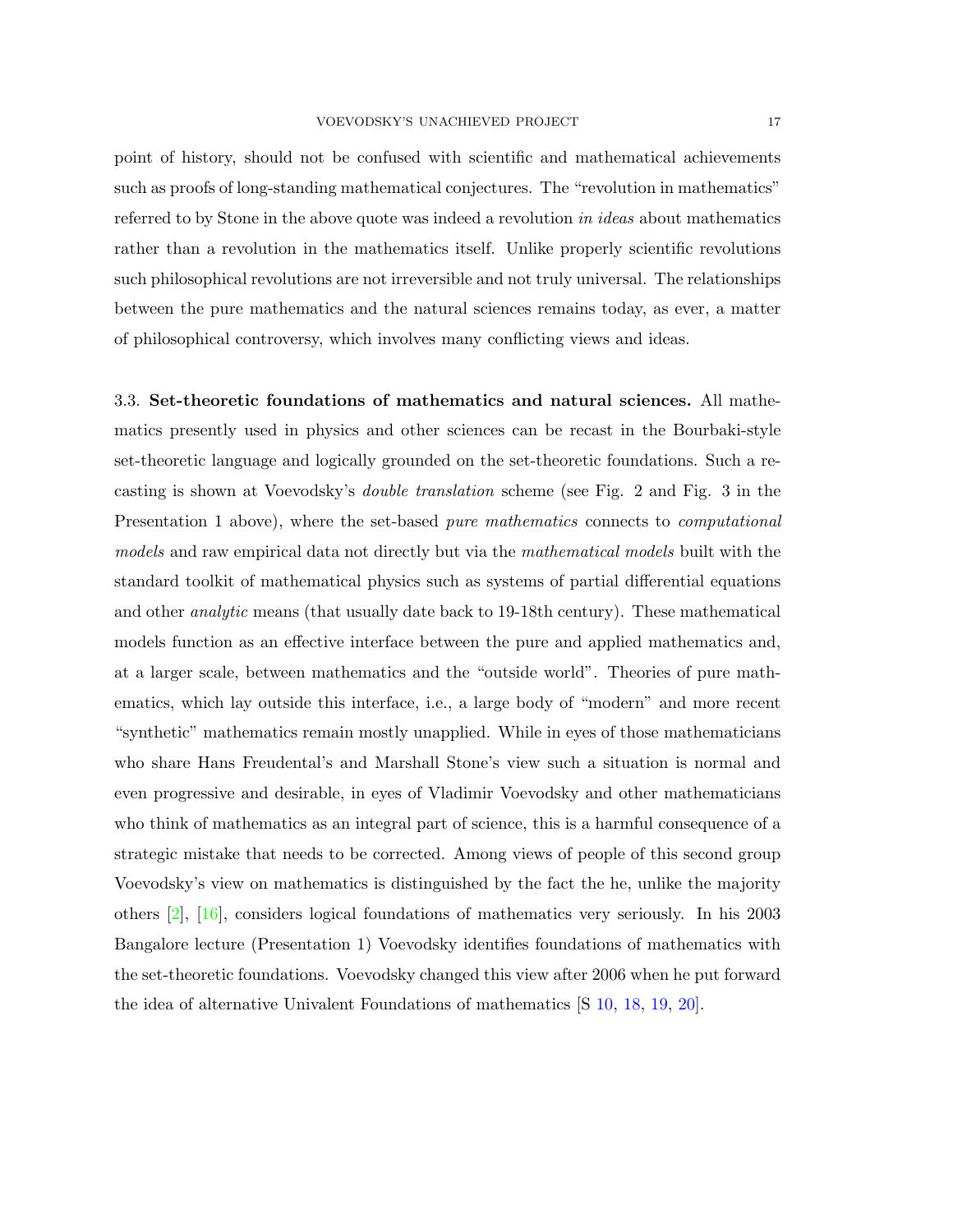Voevodsky's strategy to solve the double translation problem (as in 2003) is to built a shortcut from the set-based pure mathematics to applied mathematics that would bypass the traditional "analytic" interface between the pure and applied mathematics. This proposal has an important computational aspect, which is discussed in 3.5 below. Here I focus on the ontological part of this proposal, which concerns a possibility to interpret abstract mathematical sets in naturalistic terms, see Table 1 in the concluding part of Presentation 1.

I historical digression is here in order. The inventor of Set theory Georg Cantor back in 1884 conceived of possible applications of this theory in biology [\[15\]](#page-33-6). The founder of modern axiomatic method David Hilbert conceived of possible applications of this method in natural sciences and included the problem of axiomatising physics into his famous list of 23 open mathematical problems that he announced in 1900 [\[23\]](#page-34-8). However the mainstream axiomatic Set theory since its very emergence in Zermelo's pioneering work [\[45\]](#page-34-9) went in a wholly different direction, which did not involve such naturalistic considerations. This feature of abstract axiomatic Set theory was inherited by Bourbaki's set-theoretic foundations of mathematics. This is why Cantor's ideas concerning a possible role of Set theory in biology are commonly perceived today as a mere historical curiosity.

Cantor's naturalistic speculations can be contrasted to Bernhard Riemann's speculations about a possible physical relevance of his notion of manifold that bears today Riemann's name expressed in his 1854 Habilitation lecture [\[36\]](#page-34-10) and some other writings. Since the Riemannian geometry serves a mathematical foundation of the physical theory of General Relativity, which is nowadays universally accepted by the scientific community, it is justified to consider Riemann's geometrical studies and Einstein's work on GR as different stages of the same project and claim that Riemann's physical ideas pointed to the right direction. Given today's axiomatic Set theory, this is not the case of Cantor's naturalistic speculations<sup>[8](#page-17-0)</sup>.

<span id="page-17-0"></span> ${}^{8}$ The two cases are not independent: Cantor was influenced by Riemann's work and borrowed from him the term "manifold" (die Mannigfaltigkeit) that Cantor used for his set concept in his early works [\[14\]](#page-33-7).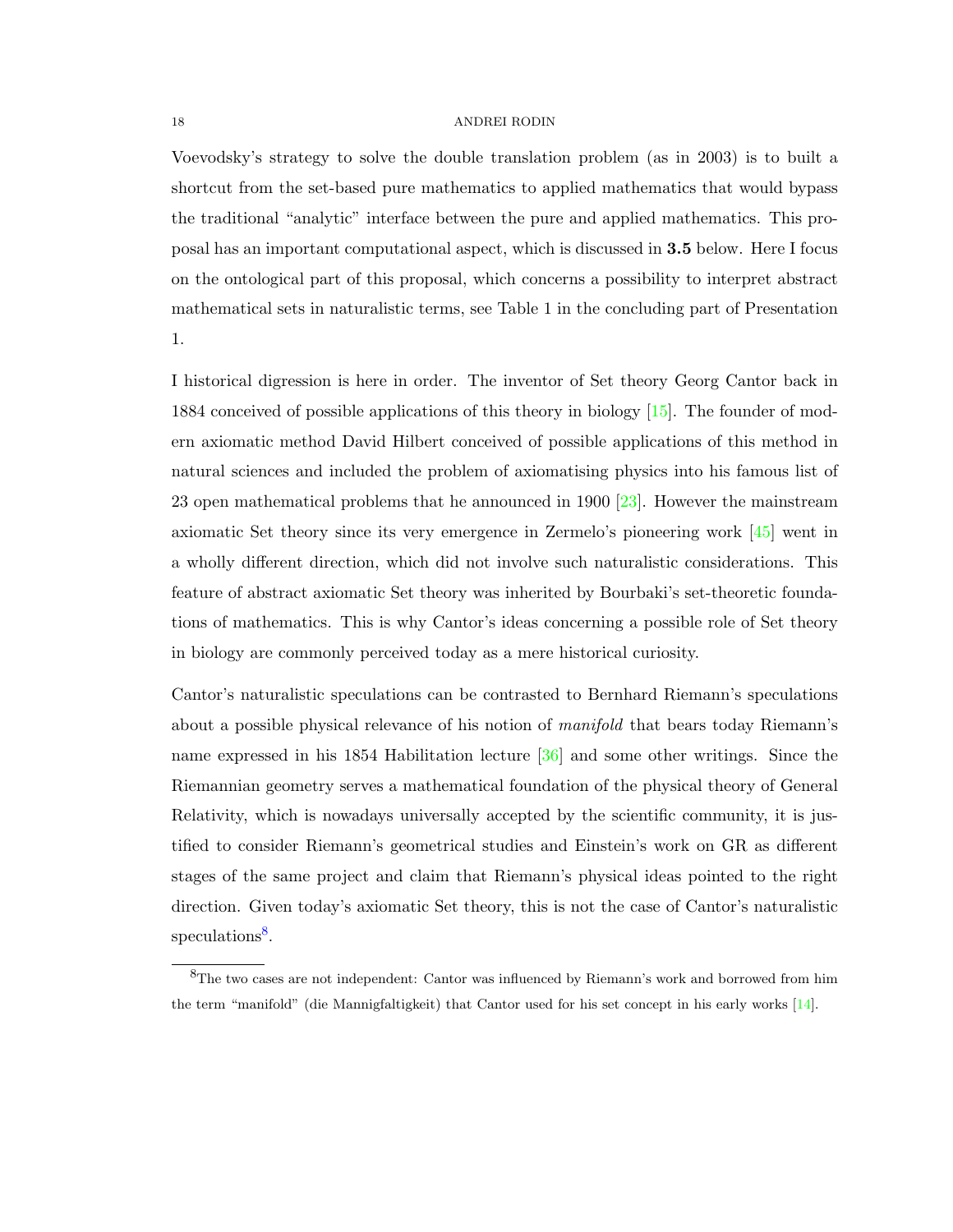The exceedingly abstract character of the standard mathematical set concept associated with ZF and akin axiomatic theories has been stressed and sharply criticised by William Lawvere in his seminal 1970 paper in the following words:

"[A] 'set theory' ... should apply not only to *abstract* sets divorced from time, space, ring of definition, etc., but also to more general sets, which do in fact develop along such parameters." [\[27,](#page-34-11) p.329]

Talking about "general sets" in the above quote Lawvere refers to the Topos theory but not to the Set theory in its standard axiomatic form. Attempts to re-establish the connection between the foundations of mathematics and the natural sciences, which in view of Hans Freudental, Marshall Stone and many other 20th century mathematicians has been lost irreversibly for a good reason, using Topos theory and Category theory will be briefly reviewed below in 3.4

Voevodsky's idea exposed in his Bangalore lecture [[S3\]](#page-28-4) (Table 1 in the Presentation 1 above) is not very original and it doesn't involve an attempt to revise the standard axiomatic foundations of Set theory. It amounts to a straightforward identification of mathematical sets with collections of material objects — sets of living organisms, sets of enterprises, sets of voters, sets of physical particles, sets of genes, and sets of molecules — and then using appropriate set-based mathematical structures in the corresponding scientific theories: general biology, economics, sociology, particle physics, genetics, chemistry and what not. It is hardly possible to support the claim that this approach cannot work in principle but there are clear evidences that so far it has not been successful in spite of many attempts to apply it in the scientific practice.

The idea to use Bourbaki-style set-based formal representations of scientific theories was first proposed by Patrick Suppes and his collaborators back in the 1950s under the name of the "semantic view of theories". The "semantic view" was proposed as a replacement for the "syntactic view", which these people ascribed to earlier enthusiasts of using new logical methods in science  $[22]$ . The earlier attempts to use logical methods in science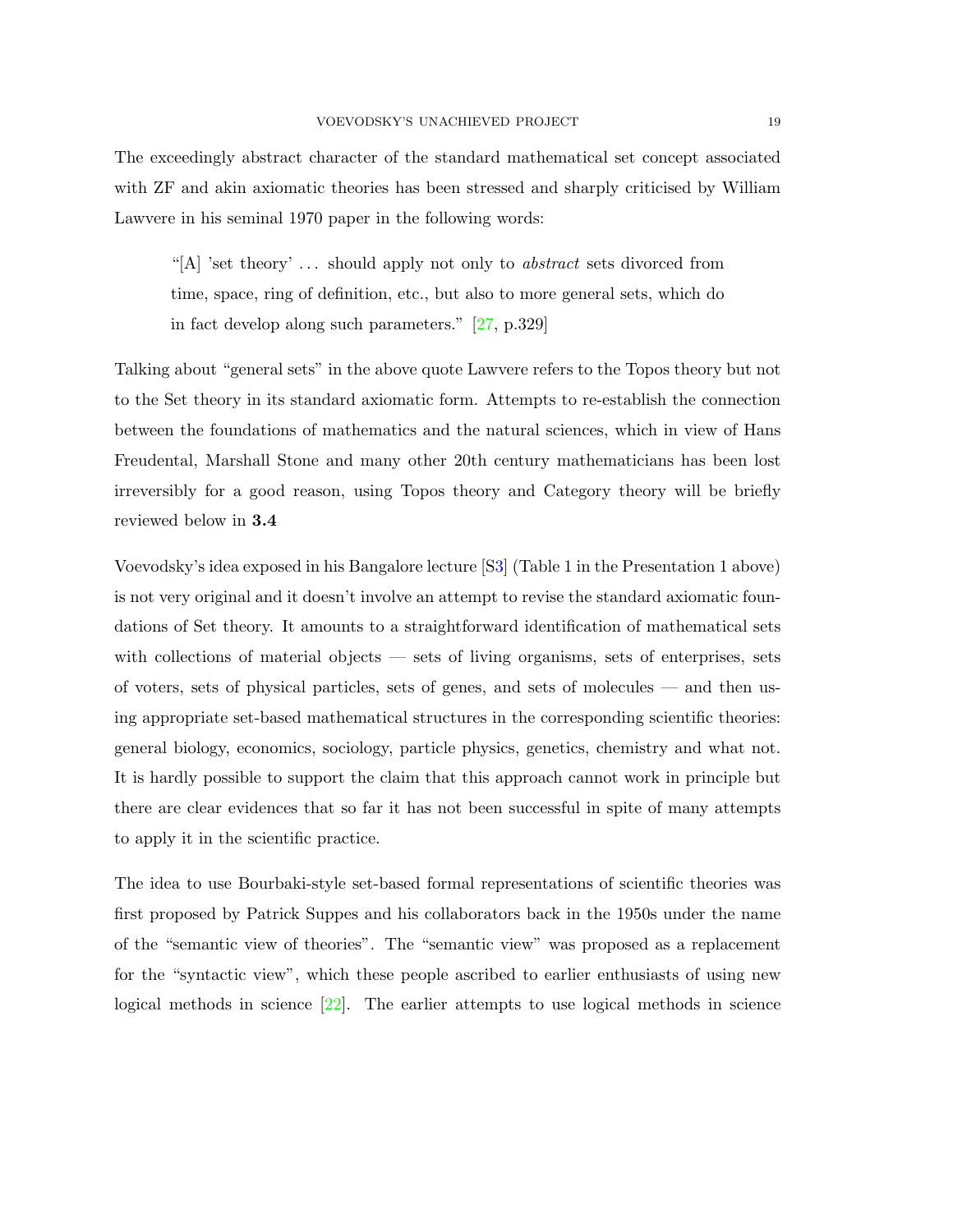included, on the one hand, some logically-based accounts of science offered by philosophers [\[31\]](#page-34-12) and, on the other hand, attempts to build workable scientific theories according logical recipes such as Joseph Henry Woodger's axiomatic theory of biology [\[44\]](#page-34-13). Proponents of the new "semantic" approach argued that a scientific theory cannot be identified with any particular axiomatic system but should be identified instead with a class of models, which may, generally, satisfy different systems of axioms. In retrospect it is clear that Suppes and his followers continued earlier efforts to introduce logical methods into science but applied some more advanced logical techniques than their predecessors, which now included the Model theory and Formal Semantics. This formal approach had a significant impact in the Philosophy of Science of the last century  $[30]$ . However already at an earlier stage of this project it became obvious that even if the Bourbaki-style formal representation of scientific theories can be useful for certain philosophical and logical purposes (in particular, it may help to analyse logical relationships between different scientific theories and different branches of science), this way to represent theories is not appropriate for more common scientific purposes such as presentation of new theoretical results and teaching of university courses. While the impact of Bourbaki's axiomatic style on the current mathematical practice remains significant albeit controversial, the impact of this axiomatic style in science is non-existent or negligible.

In Computer Science (CS) the idea to represent collections of material objects with abstract sets plays a role in formal ontologies, which provide a theoretical basis for computerbased Knowledge Representation technologies  $(KR)$  [\[4\]](#page-33-9). However KR in its existing forms does not reflect the theoretical structure of today mathematically-laden science such as theoretical physics and is not designed for this purpose. This is why it can hardly serve as an interface between science and set-based mathematics.

As I have already said, important fragments of set-based Bourbaki-style mathematics such as Group theory are successfully applied in physics and other sciences. However such mathematical theories are applied in sciences in different forms quite independently from their set-theoretic representation and set-theoretic grounding. It is often said the modern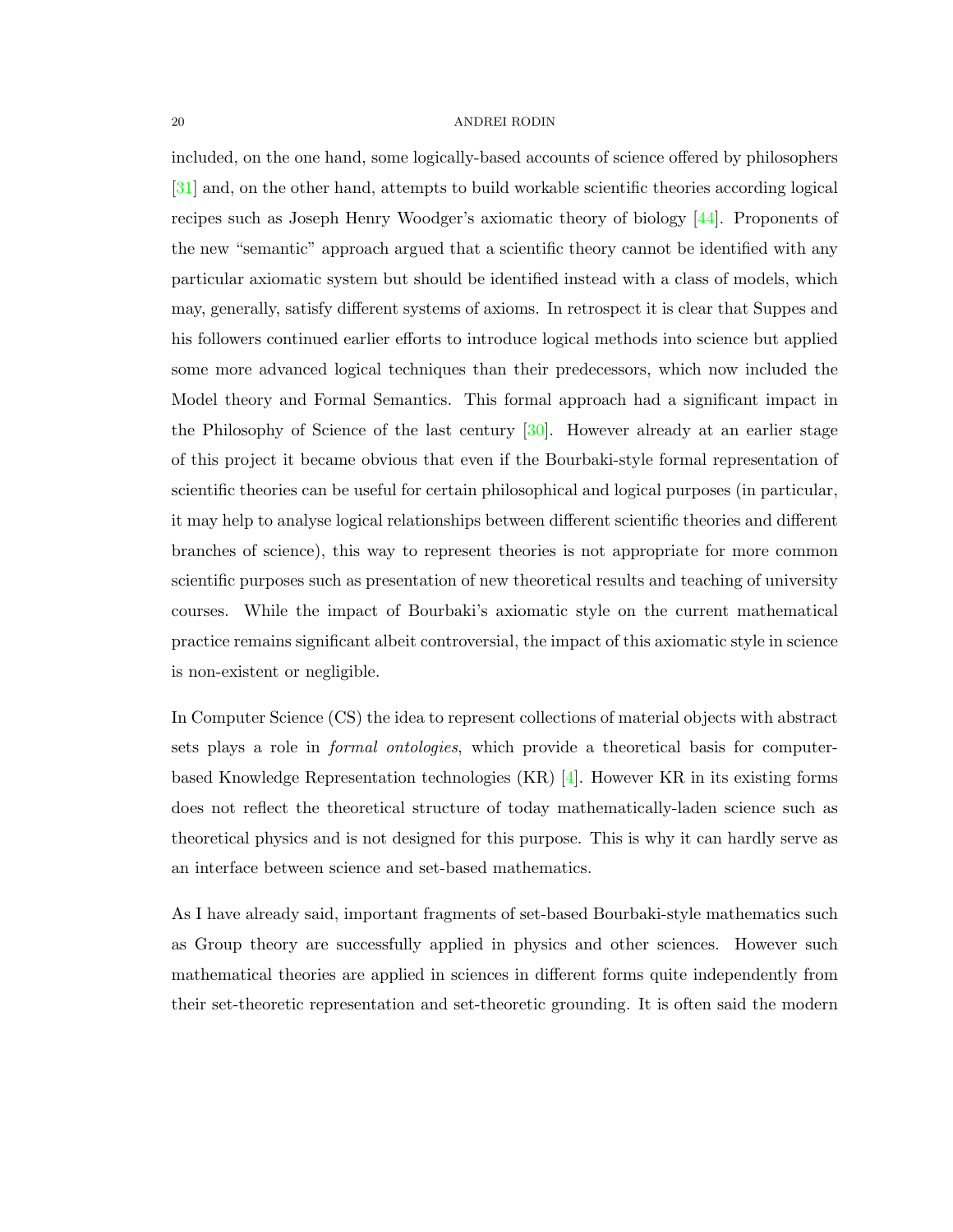axiomatic set concept is "too abstract" to be useful in science. I think that this claims needs qualifications, moreover that it is not clear how the degree of mathematical abstraction can be measured. Such mathematical concepts as that of natural and real number, of geometrical point, etc., are also abstract but nevertheless very useful and effectively applied in natural sciences. The identification of certain material objects, e.g., planets, with Euclidean geometrical points that "have not part" is a basic operation of the Classical Newtonian mechanics. By the same pattern one can consider a set of molecules constituting a given living organism, and then assume that this set is a subject to the axioms of Zermelo-Fraenkel Set theory (ZF). However this way of thinking about a living organism or any other physical or biological system turns out to be scientifically sterile; it doesn't make ZF relevant in science in anything like the same way in which Euclidean geometry is relevant in the Classical Mechanics, the Riemannian geometry is relevant in the General Relativity or operator algebras are relevant in the Quantum theory.

A plausible explanation of this situation in terms of historical epistemology can be given by pointing to the fact that unlike the Euclidean and Riemannian geometry, the axiomatic Set theory has not been developed in view of possible applications in natural sciences. The axioms of ZF are motivated by ideas that are metaphysical rather than physical (leaving now aside more specific mathematical and logical motivations). This concerns even such apparently unproblematic axioms as the axiom of pairing. Informally, this axiom says that any given two things (objects, sets)  $x, y$  can be always seen as one thing (pair)  $\{x, y\}$ . The intuitive appeal of this axiom is deceptive because our experience of collecting objects (or analysing a given complex object into its components) is always bound with certain spatial and temporal conditions, which the axiom of pairing wholly ignores. Motivations and alleged justifications of this mathematical axiom belong to the domain of speculative thought, which deliberately and systematically leaves aside all naturalistic, cognitive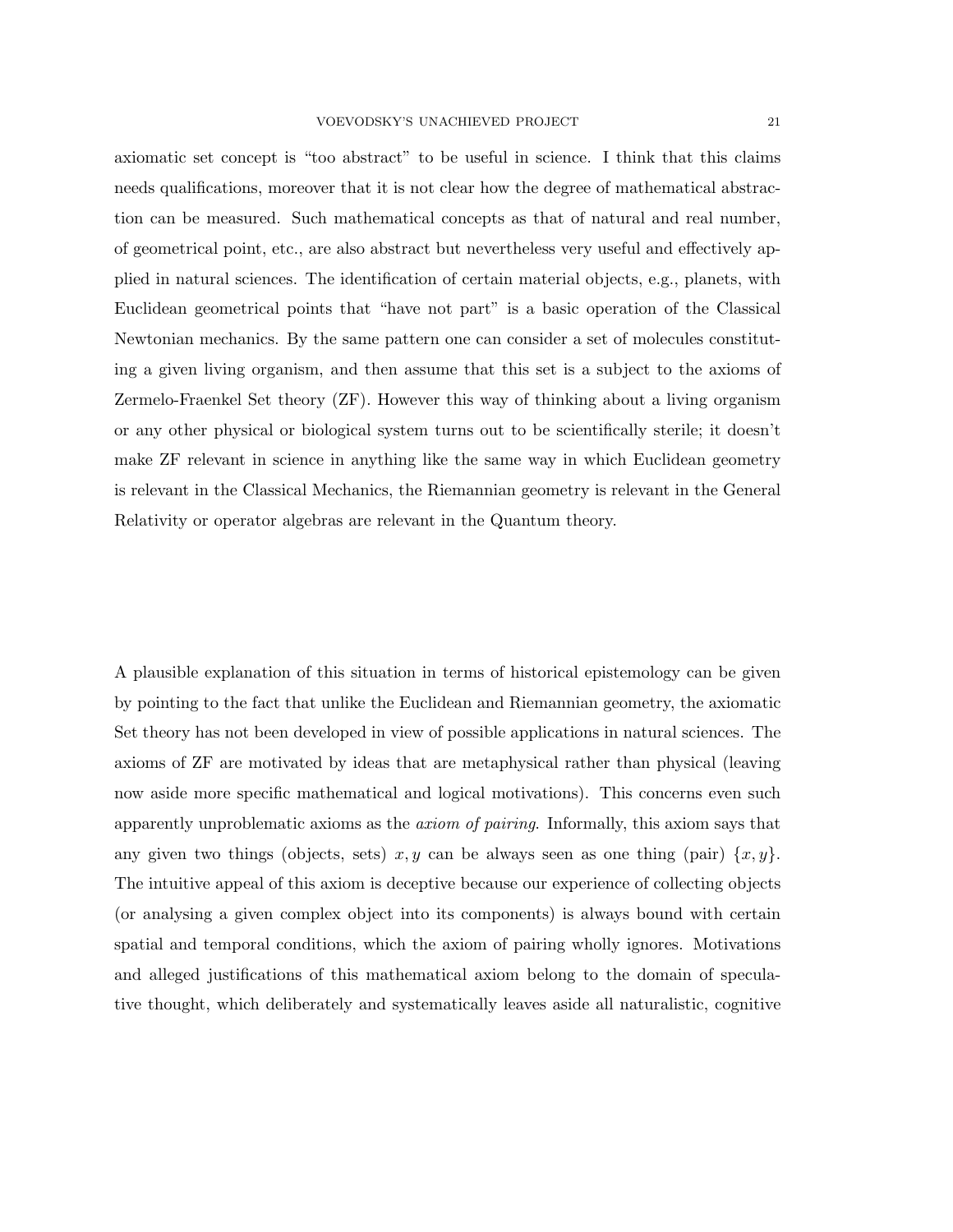and empirical considerations Whether or not this strategy is justified from an epistemological point of view, it obviously widens the gap between the pure mathematics and its applications<sup>[9](#page-21-0)</sup>.

3.4. Category theory as a mathematical foundation for natural sciences. The above argument applies to the "modern" set-based Bourbaki-style mathematics but not to the more recent "synthetic" mathematics. In his Wuhan 2003 lectures [[S1,](#page-27-0) [2\]](#page-27-1) Voevodsky does not make it quite clear what he means by the synthetic mathematics and how it differs from the "modern" mathematics (except providing some examples) but my guess is that he borrows term "synthetic" from William Lawvere and other people who use this for referring to category-theoretic axiomatic theories such as Synthetic Differential Geometry  $[26]$  and Synthetic Differential Topology  $[5]$ . Lawvere and his followers reserve the term "synthetic" for their axiomatic category-theoretic approach in geometry, which they contrast to the more standard "analytic" approaches. One needs to bear in mind that in this specific context the term "synthetic" refers, by default, to theories that use Category theory as a foundation rather than to more more familiar Hilbert-style axiomatic theories that admit a set-theoretic semantics. When Voevodsky in his 2003 lectures [[S1,](#page-27-0) [2\]](#page-27-1) calls the contemporary Algebraic Geometry and Homotopy "synthetic" he, in my understanding, refers to this specific category-theoretic axiomatic approach applied in these mathematical  $disciplines<sup>10</sup>$  $disciplines<sup>10</sup>$  $disciplines<sup>10</sup>$ .

<span id="page-21-0"></span><sup>&</sup>lt;sup>9</sup>It worths mentioning that even when ZF is used a foundation of mathematics the axiom of pairing and other axioms of ZF are not applied in their "official" unrestricted form. The Bourbaki-style set-based mathematics involves an informal understanding based on implicit restrictions of type-theoretic character that certain sets and set-based structures are sound while some other, even if they are well-formed by the ZF standard, are not. As an example of such an unsound object think of set, elements of which are points of a given geometrical space and number  $\pi$ .

<span id="page-21-1"></span><sup>&</sup>lt;sup>10</sup>In his Paul Bernays Lectures delivered in Zurich in Fall 2014 [[S24\]](#page-31-4) Vladimir Voevodsky provides a more systematic and more detailed account of historical development of mathematics and its foundations. This more detailed historical account agrees in its main features with that given in 2002 in the Wuhan lectures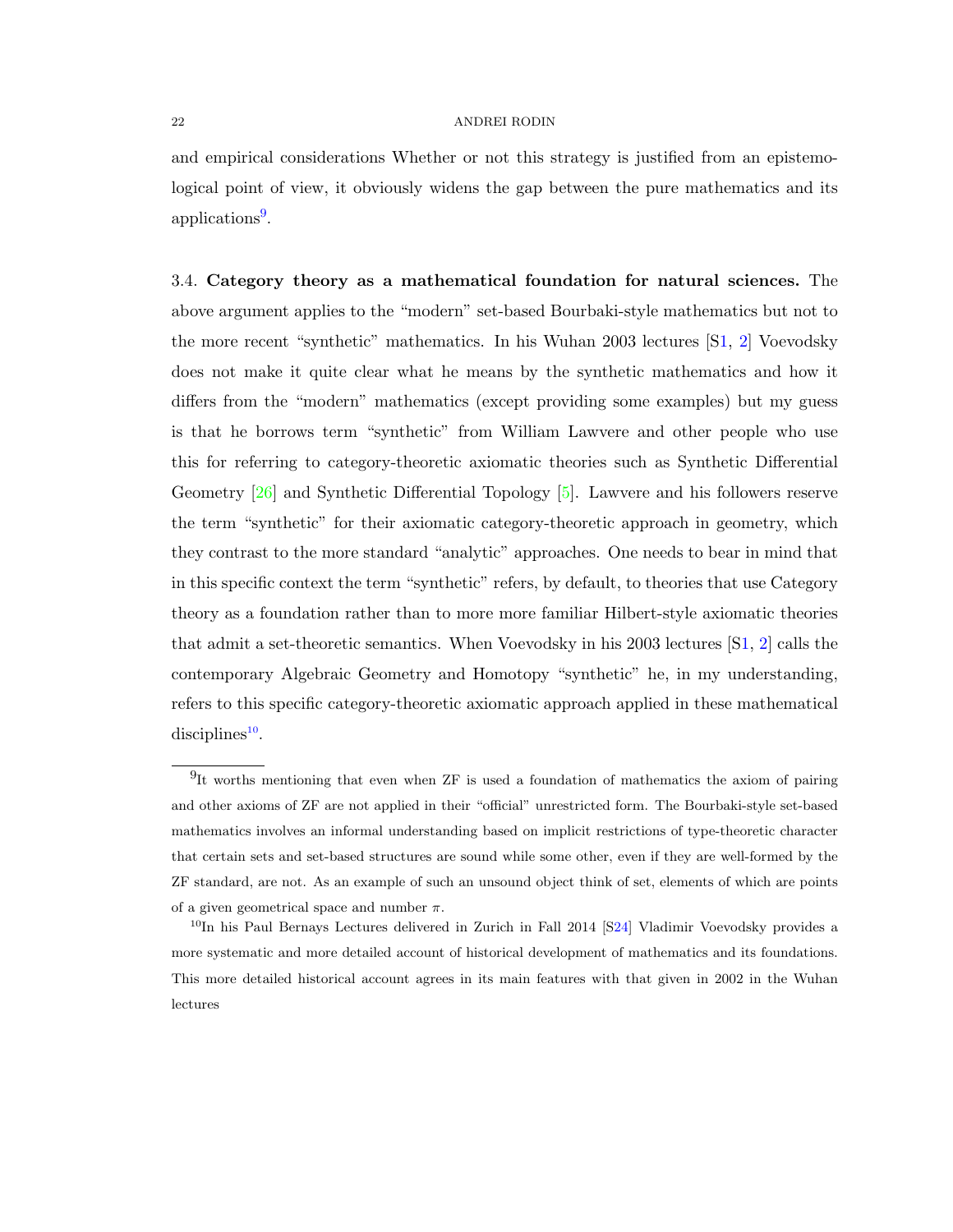Lawvere project of building new category-theoretic foundations of mathematics was strongly motivated by his wish to make the contemporary mathematics and its foundations more apt to applications in natural sciences. First attempts to use CT as a mathematical language for physical theories were made by Lawvere and a group of his followers in the early 1980s [\[28\]](#page-34-16); today there exists a significant number of accomplished works and ongoing research projects that apply Category theory and Higher Category theory in various branches of mathematical physics  $[8]$ ,  $[21]$ ,  $[34]^{11}$  $[34]^{11}$  $[34]^{11}$  $[34]^{11}$ . In the theoretical biology similar attempts begin with Robert Rosen's pioneering 1958 paper [\[38\]](#page-34-18) and continue today in various forms (??, this volume??)

In these approaches the abstract mathematical concepts of category and functor are used for representing certain fundamental physical or biological concepts such as that of physical process and biological system. The resulting mathematically-laden scientific theories aim at representing fundamental principles and fundamental structures in their respective fields with new mathematical tools. Remarkably, Vladimir Voevodsky did not enter into this vivid area of mathematical research but tried to bridge today's mathematics with natural sciences in a different way.

3.5. Applied Mathematics and Computers: Voevodsky's strategy. As the above Presentation 4 makes it clear Vladimir Voevodsky was interested primarily in application of mathematics in an empirical data-driven scientific research, and opposed a tendency to reduce applications of new mathematics in science to fancy mathematical reformulations of earlier known theoretical results. This explains why Voevodsky did not invest his time and energy into mathematical physics, theoretical biology and akin theoretical disciplines. In his 2003 Bangalore lecture [[S3\]](#page-28-4) (Presentation 1) Voevodsky stresses the role of electronic computers as an interface between between the pure mathematics, on the one hand, and the "outside world", on the other hand (see Fig. 2 above). This role is twofold. First,

<span id="page-22-0"></span><sup>&</sup>lt;sup>11</sup>For an updated survey and further references see also [https://ncatlab.org/nlab/show/higher+](https://ncatlab.org/nlab/show/higher+category+theory+and+physics) [category+theory+and+physics](https://ncatlab.org/nlab/show/higher+category+theory+and+physics).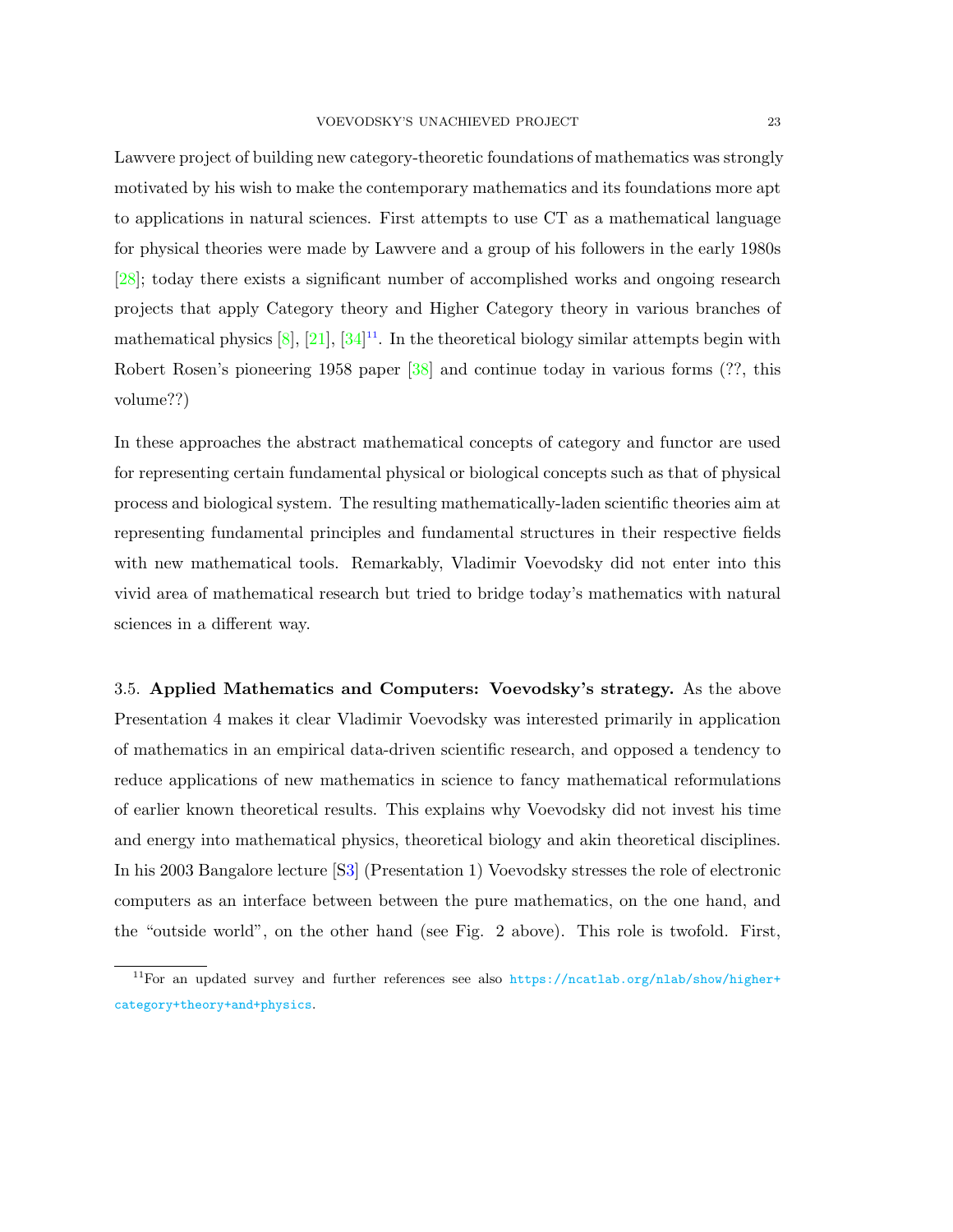the available computer memory allows for an extensive accumulation of empirical data<sup>[12](#page-23-0)</sup>. Second, modern computers make it possible to proceed such large volumes of data. Nevertheless, as Voevodsky argues in the Bangalore lecture, the way in which computers are commonly used today in the data-driven sciences blocks the possibility to use the potential of contemporary mathematics in these sciences. This has a negative effect not only in these sciences but also in the pure mathematics because its poor interaction with the outside world deprives it from new ideas.

Let me illustrate Voevodsky's argument with the example of Climate Research where electronic computers are systematically used both for storage and processing of empirical data and for computational modelling of climatic phenomena. The existing computer models of climate are typically based on mathematical models that involve mathematics of the precomputer era: continuous functions, partial differential equations ( e.g., the Navier-Stokes equation) and akin analytic means. These computer models implement such traditional mathematical models via various numerical (computational) methods; in many cases this approach requires computational resources, which are at the limit of or exceed today's technological capacities [\[32\]](#page-34-19).

Since the mathematical foundation (say, the Navier-Stokes equation) of a computer model is fixed, the mathematical part of the task reduces to finding effective ways of solving the Navier-Stokes equation numerically. This can hardly produce any impact on the mainstream pure mathematics. Data and data structures that do not fit into this fixed mathematical framework are simply ignored and cannot motivate new developments in the pure mathematics. Reciprocally, building computer models on the top of traditional mathematical analytic models leads to a waste of computational resources that cannot be fully compensated by inventing new sophisticated algorithms for finding numerical solutions without changing the theoretical foundation of these models. A revision of mathematical foundations of today's data-laden scientific theories such as the current theories of

<span id="page-23-0"></span><sup>&</sup>lt;sup>12</sup>Since 2008 this phenomenon is commonly called the "Big Data" [\[11\]](#page-33-13). An analysis of the impact of Big Data on scientific, social and political practices is found in [\[29\]](#page-34-20).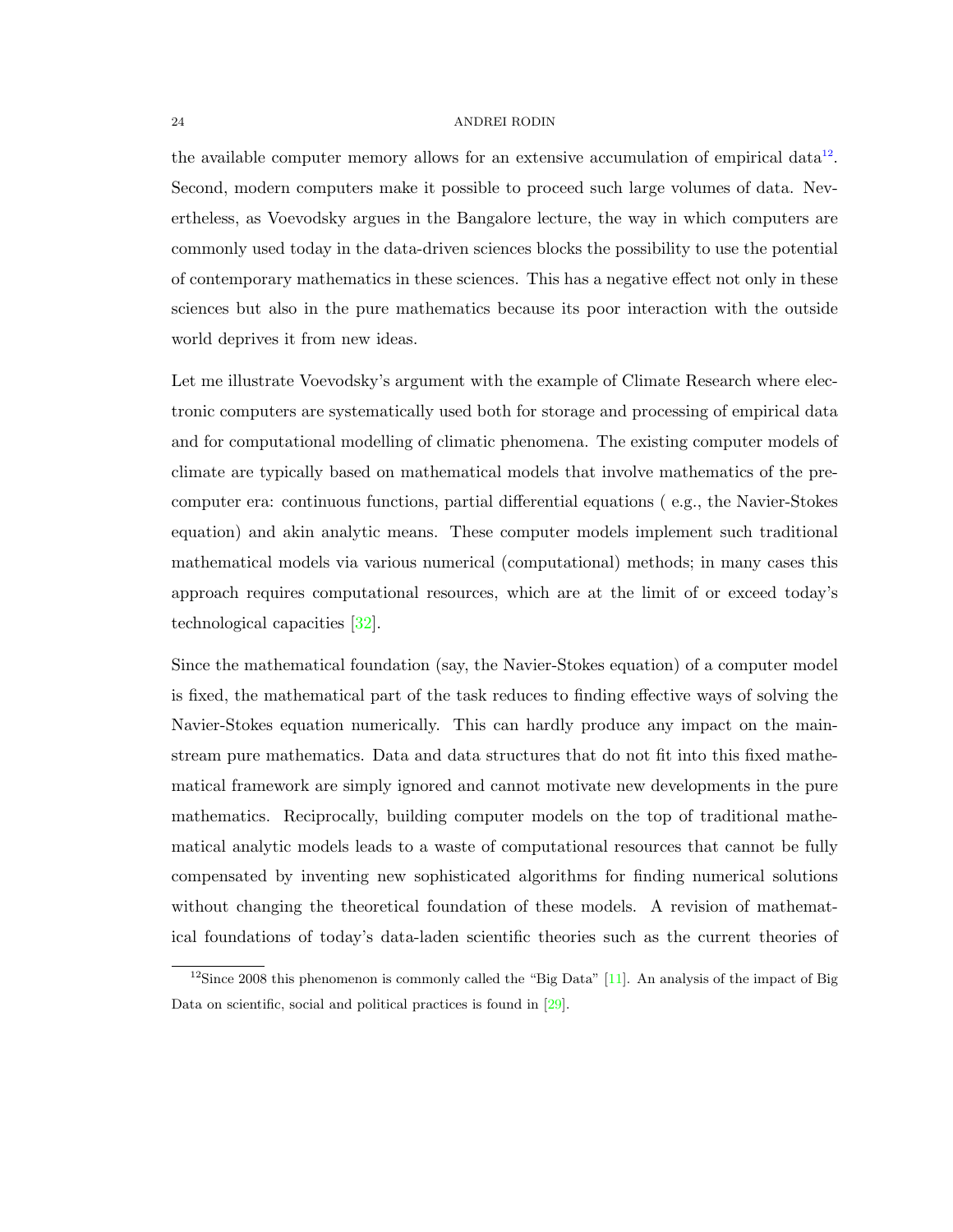climate can help to use the available computational resources more effectively. As Voevodsky readily admits, until the effectiveness of this fundamental approach is demonstrated with concrete examples the above argument remains merely speculative. In order to provide such a working example Voevodsky focuses his efforts on a mathematical theory of Population Dynamics.

The above difficulty Voevodsky calls the problem of double translation (see Fig. 3 above) for the following reason. In the Bangalore lecture he takes it for granted that the pure mathematics in its modern form resides on the set-theoretic foundations. When scientific problems are translated into mathematical problems according the above pattern a mathematician needs, first, translate a given scientific problem (and relevant data structures) into an old-fashioned (analytic) mathematical language and, second, reformulate the problem in the modern mathematical language of Set-theory. Only after making these two preparatory steps one is in a position to consider prospective applications of modern mathematics in the given area of scientific research. Voevodsky proposes to streamline this scheme by establishing a shortcut (shown with a dotted arrow at Fig. 3) from computer models to set-theoretics models.

It should be born in mind that in 2003 when Vladimir Voevodsky delivered his Bangalore lecture he didn't conceive of any other possible foundation of the contemporary mathematics except the Set theory. Recall that in the same lecture he speculates about a possible role of Set theory as a mathematical foundation of natural sciences (see 3.3 above). In 2012 Voevodsky changes his ideas about foundations of mathematics and proposes alternative foundations, namely, the Univalent Foundations (UF) (Presentations 3,4). UF was developed by Voevodsky in order to address the problem ("crisis") of proof verification rather than the problem of application of modern mathematics (see Presentations 2 and 3). However UF, unlike the Set theory in its standard axiomatic form, also provides for the wanted shortcut from the computational mathematics to the foundations of today's mathematics. Talking in 2012 about his abandoned project in the Population Dynamics Voevodsky mentions his plan to accomplish this project (or at least its most developed part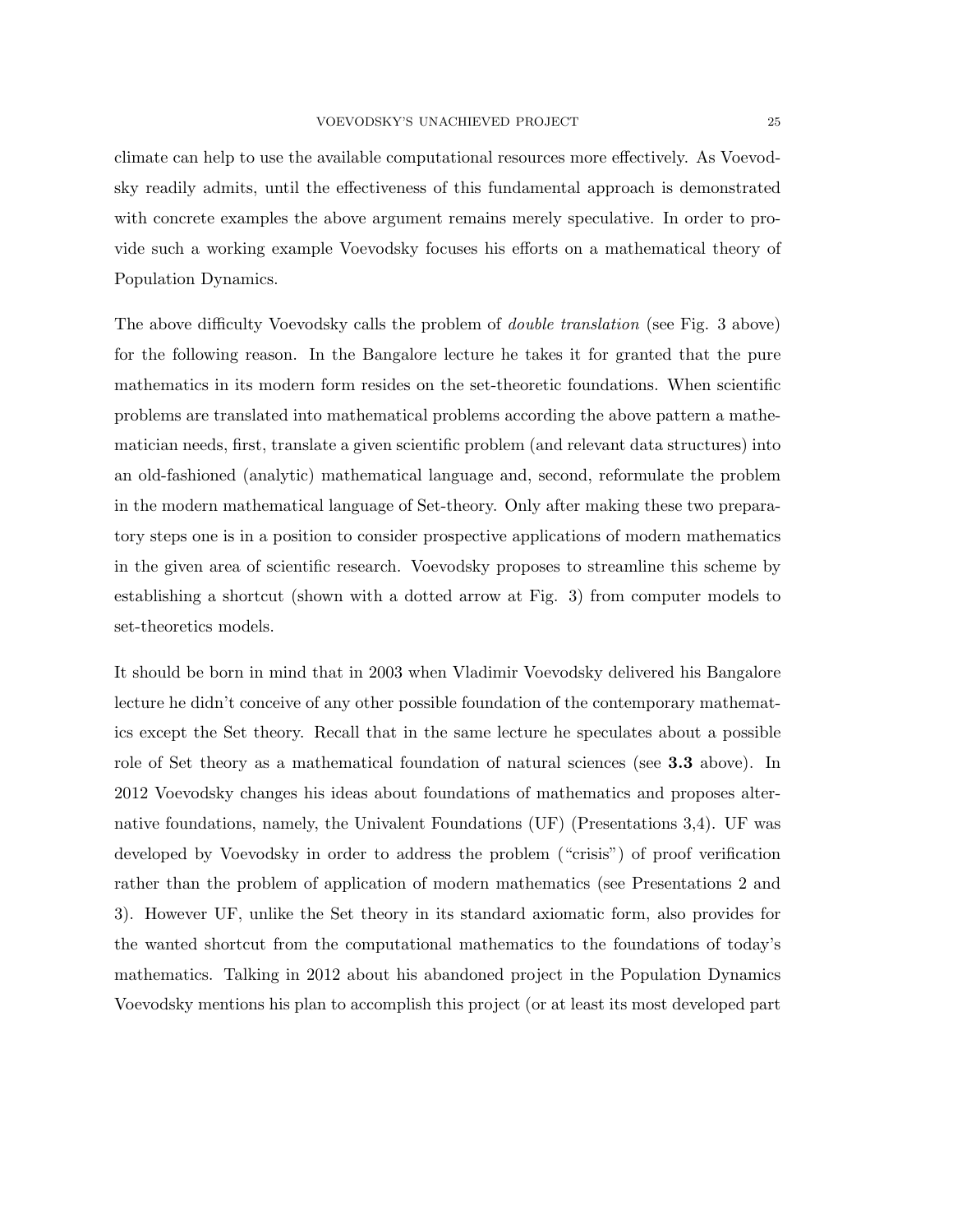that involves the categorical probability theory [[S4\)](#page-28-2) in the future using a proof-assistant (Presentation 4). Since in 2012 Voevodsky's research was fully focused on the UF, the timing makes it clear that mentioning a proof-assistant he points to UF here.

3.6. Univalent Foundations and Applied Mathematics. Since UF provides the wanted shortcut from computations to the contemporary "synthetic" mathematics (that includes Algebraic Geometry and Homotopy theory) and since such a shortcut, according to Voevodsky, helps to apply the contemporary mathematics in science and technology more effectively, it makes sense to consider UF as a possible mathematical foundation of scientific theories including biological theories. I can see at least two features of  $UF$  — one very general and the other more specific — which, in my view, make this mathematical theory an interesting candidate for this role.

1) In low dimensions UF is supported with a spatio-temporal intuition that can be called homotopical intuition: the basic homotopical concepts of path and path homotopy are easily pictured and readily imagined  $[1]$ . The significance of this feature does not reduce to its heuristic role. The homotopical intuition in the UF empowers an effective interface between the colloquial mathematical language used by working mathematicians, on the one hand, and formal proofs, on the other hand, thus making an automated verification of "colloquial" mathematical proofs possible. The same feature of UF may play a role in prospective applications of UF-based mathematics in natural sciences. As Ernest Cassirer put it in 1907 as a part of his critical assessment of Russell's mathematical logicism "The principle according to which our concepts should be sourced in intuitions means that they should be sourced in the mathematical physics and should prove effective in this field."  $[6, p. 43]$  $[6, p. 43]$  (my translation from German). The homotopical intuition allows one to think of Homotopy theory as a specific abstract form of human spatio-temporal experience, which doesn't reduce to more familiar and better explored mathematical forms of experience associated with the standard arithmetical intuition, the traditional Euclidean geometrical intuition or the more modern Riemanian geometrical intuition. A dummy example that shows how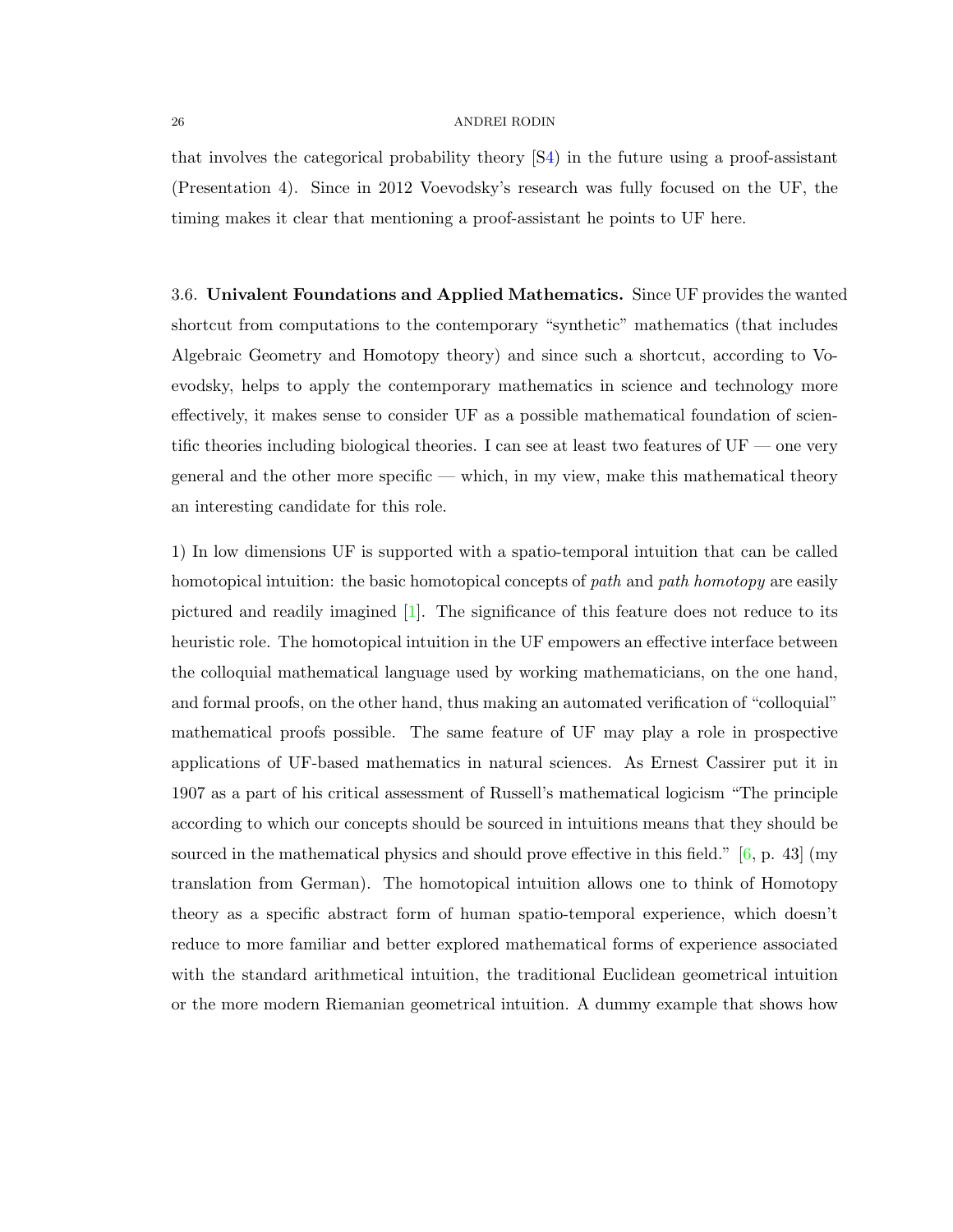homotopical concepts used in UF and the corresponding type-theoretic operations can be given a physical meaning is found in [\[37\]](#page-34-21).

2) Unlike standard Hilbert-style axiomatic theories such as ZF, UF and UF-based mathematical theories are rule-based and may involve no axiom. This feature of UF facilitates its computational implementation<sup>[13](#page-26-0)</sup>. Arguably, the same feature makes the UF-based constructive formal architecture more appropriate for scientific theories than the standard Hilbert-style axiomatic architecture.

The homotopical semantics of type theories used in the UF distinguishes between propositional types (that represent logical propositions) and a hierarchy of higher non-propositional types, which represent various mathematical constructions that witness (are evidences for) their corresponding propositions. The presence of non-propositional types opens a possibility to interpret formal derivations in the UF-based formal theories as algorithms for building models with certain desired properties, in other words, for performing thoughtexperiments, which may justify and refute certain theoretical sentences. In the UF-based mathematics such thought-experiments translate into computational experiments, which may model certain physical processes. Thus the computable character of UF-based mathematical models suggests a possibility to use such models in the data-laden sciences such as the Climate Science where computational experiments play a major role.

The possibility of such a direct application of today's abstract mathematical concepts to empirical data stored in a computer memory, which is suggested by the above analysis of Voevodsky's ideas, is independently explored in the Topological Data Analysis (TDA) [\[33\]](#page-34-22) and its applications in the Neuroscience [\[13\]](#page-33-15), Biology [\[19\]](#page-33-16), [\[7\]](#page-33-17) and some other scientific disciplines. This makes TDA an appropriate framework for a further development of Voevodsky's ideas presented in this paper. Among other contributions that these ideas

<span id="page-26-0"></span> $13$ The original version of UF uses rule-based Matin-Löf Type theory (with dependent types, MLTT), a homotopical interpretation of MLTT called Homotopy Type theory (HoTT), and an additional Axiom of Univalence (AU). However a more recent version of UF has a different formal carrier called Cubical Type theory (CTT) which is wholly rule-based and proves AU constructively as a theorem [\[9\]](#page-33-18)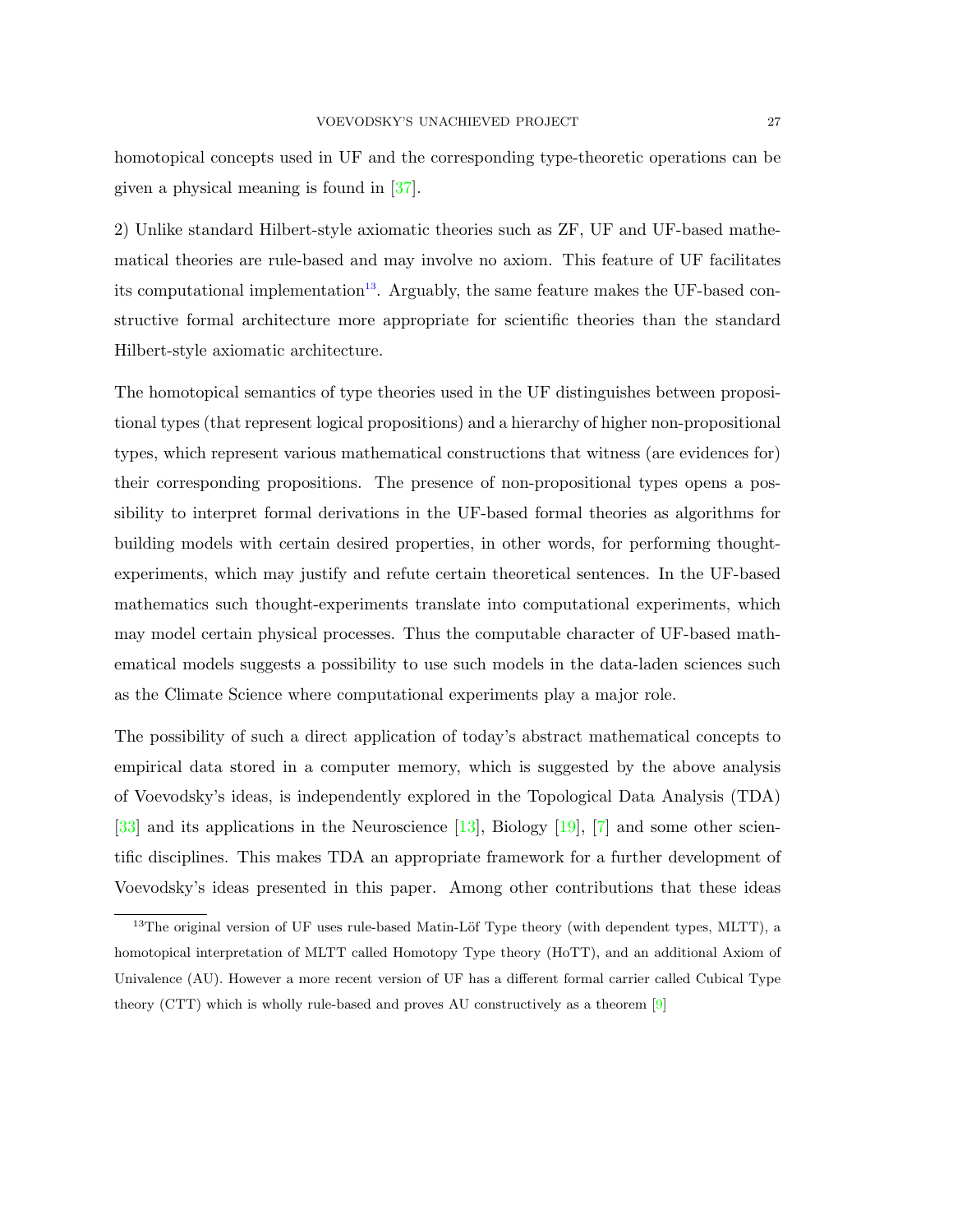could bring to TDA in its existing form is a theoretical computational basis and the prooftheoretic logical semantics (briefly outlined above) that UF inherits from MLTT.

## 4. Conclusion

The premature death in 2017 did not allow Vladimir Voevodsky to return to his project in applied mathematics, so it remained unachieved. However his general vision of today's mathematics and its possible future, which emphasises the interaction between the pure and applied mathematics, remains very inspiring and, as I hope, can motivate further research and lead to important achievements. This concerns, in particular, Voevodsky's original strategy of bridging the growing gap between the pure and applied mathematics, which is focused on the empirical data-driven science rather than the theoretical science and aims at a fundamental renewal of the traditional apparatus of mathematical physics and mathematical biology. In the previous sections of this paper I also tried to explain a possible relevance of the Univalent Foundations of mathematics developed by Voevodsky for a different purpose to his unachieved project in the applied mathematics. Vladimir Voevodsky's strategic vision of mathematics, including its past, its present and its projected future [[S24\]](#page-31-4) is an important part of his intellectual heritage that needs a further study and further development.

# Sources:

- <span id="page-27-0"></span>(1) What is most important for mathematics in the near future? Wuhan University, November-December 2003, Lecture 1. Permalink (notes): [https://www.math.ias.edu/vladimir/sites/math.ias.edu.vladimir/files/2](https://www.math.ias.edu/vladimir/sites/math.ias.edu.vladimir/files/2003_Wuhan_notes.pdf)003\_ [Wuhan\\_notes.pdf](https://www.math.ias.edu/vladimir/sites/math.ias.edu.vladimir/files/2003_Wuhan_notes.pdf)
- <span id="page-27-1"></span>(2) About mathematics and motivic homotopy theory Wuhan University, November-December 2003, Lecture 2.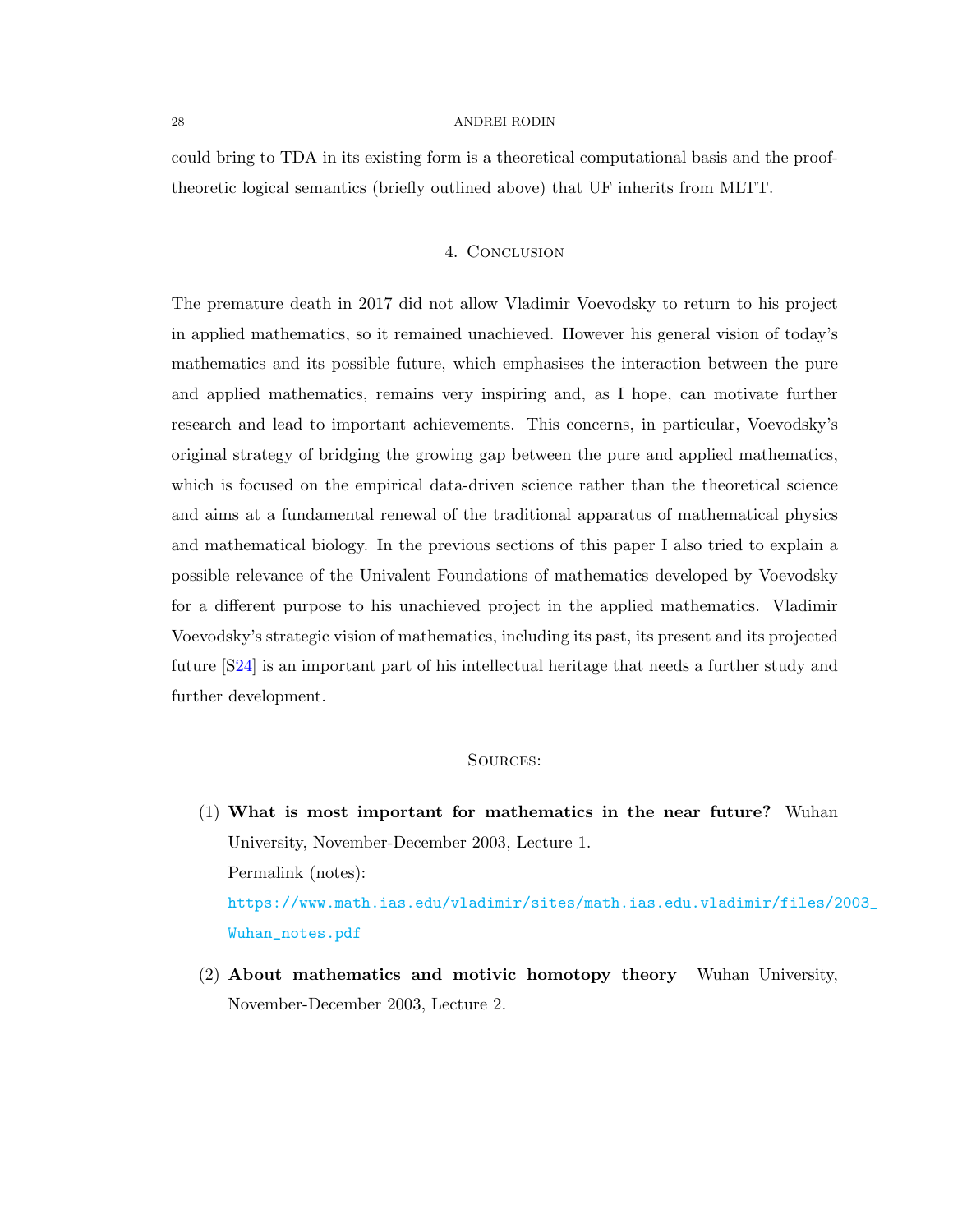Permalink (transparencies):

[https://www.math.ias.edu/vladimir/sites/math.ias.edu.vladimir/files/2](https://www.math.ias.edu/vladimir/sites/math.ias.edu.vladimir/files/2003_Wuhan_slides.pdf)003\_ [Wuhan\\_slides.pdf](https://www.math.ias.edu/vladimir/sites/math.ias.edu.vladimir/files/2003_Wuhan_slides.pdf)

- <span id="page-28-4"></span>(3) Mathematics and the outside world, Plenary lecture at AMS-India meeting Bangalore, December 17-20, 2003. Permalink (transparencies): [https://www.math.ias.edu/vladimir/sites/math.ias.edu.vladimir/files/M](https://www.math.ias.edu/vladimir/sites/math.ias.edu.vladimir/files/Maths_and_the_outside_world.pdf)aths\_ [and\\_the\\_outside\\_world.pdf](https://www.math.ias.edu/vladimir/sites/math.ias.edu.vladimir/files/Maths_and_the_outside_world.pdf)
- <span id="page-28-2"></span>(4) A categorical approach to the probability theory. February 3 - December

2, 2004. Unpublished unreleased manuscript

Permalink:

[https://www.math.ias.edu/Voevodsky//files/files-annotated/Dropbox/Unf](https://www.math.ias.edu/Voevodsky//files/files-annotated/Dropbox/Unfinished_papers/Probability/Stochastic%20Categories/Stage2/stochastic.pdf)inished\_ [papers/Probability/Stochastic%20Categories/Stage2/stochastic.pdf](https://www.math.ias.edu/Voevodsky//files/files-annotated/Dropbox/Unfinished_papers/Probability/Stochastic%20Categories/Stage2/stochastic.pdf)

<span id="page-28-3"></span>(5) A categorical approach to the theory of probability (in Russian), September 2, 2004. A talk in Steklov Institute (Moscow).

Permalink (announcement):

<http://www.mathnet.ru/php/seminars.phtml?presentid=1694>

<span id="page-28-0"></span>(6) Historic inference from non-recombinant genetic data, November 15, 2004

- March 6, 2006. 4 pages. An unfinished unreleased manuscript.

Permalink:

[http://www.math.ias.edu/Voevodsky/files/files-annotated/Dropbox/Unfin](http://www.math.ias.edu/Voevodsky/files/files-annotated/Dropbox/Unfinished_papers/Probability/Non%20Recombinant%20Genealogies/algorithms.pdf)ished\_ [papers/Probability/Non%20Recombinant%20Genealogies/algorithms.pdf](http://www.math.ias.edu/Voevodsky/files/files-annotated/Dropbox/Unfinished_papers/Probability/Non%20Recombinant%20Genealogies/algorithms.pdf)

<span id="page-28-1"></span>(7) What can the genetic data tell us about the history?, April 14, 2004 - March 6, 2006. 3 pages. An unfinished unreleased manuscript Permalink:

[http://www.math.ias.edu/Voevodsky/files/files-annotated/Dropbox/Unfin](http://www.math.ias.edu/Voevodsky/files/files-annotated/Dropbox/Unfinished_papers/Probability/General%20Genealogies/histories.pdf)ished\_ [papers/Probability/General%20Genealogies/histories.pdf](http://www.math.ias.edu/Voevodsky/files/files-annotated/Dropbox/Unfinished_papers/Probability/General%20Genealogies/histories.pdf)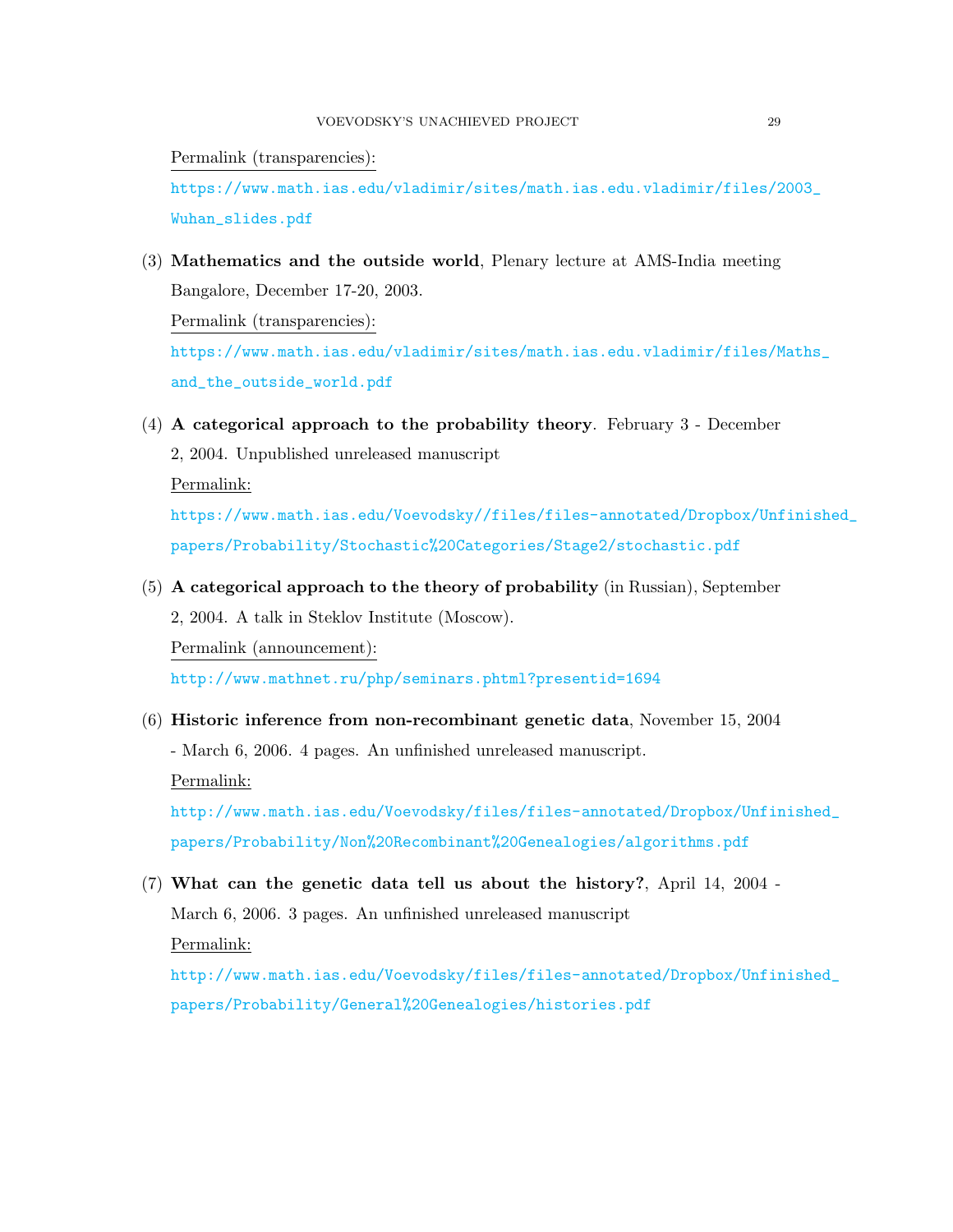<span id="page-29-0"></span>(8) Categories, Population Genetics and a Little of Quantum Physics. A series of 3 lectures given in the University of Miami, Department of Mathematics in January 2005. Announcement and an abstract. Permalink:

<https://www.math.miami.edu/highlights/events/lecture-series-by-v-voevodsky/>

<span id="page-29-2"></span>(9) On an approach to conveniently formalize mathematics, June 4, 2005 - March 5, 2006. Unfinished and unpublished. Permalink:

Permalink: [http://www.math.ias.edu/Voevodsky/files/files-annotated/Drop](http://www.math.ias.edu/Voevodsky/files/files-annotated/Dropbox/Unfinished_papers/Dynamic_logic/Stage1/finitesets.pdf)box/ [Unfinished\\_papers/Dynamic\\_logic/Stage1/finitesets.pdf](http://www.math.ias.edu/Voevodsky/files/files-annotated/Dropbox/Unfinished_papers/Dynamic_logic/Stage1/finitesets.pdf)

<span id="page-29-3"></span>(10) Foundations of Mathematics and Homotopy Theory, March 22, 2006. IAS faculty lecture,

Permalink (slides):

[https://www.math.ias.edu/vladimir/sites/math.ias.edu.vladimir/files/V](https://www.math.ias.edu/vladimir/sites/math.ias.edu.vladimir/files/VV%20Slides.pdf)V% [20Slides.pdf](https://www.math.ias.edu/vladimir/sites/math.ias.edu.vladimir/files/VV%20Slides.pdf)

Permalink (video): <https://video.ias.edu/node/68>

<span id="page-29-4"></span>(11) Notes on homotopy  $\lambda$ -calculus. March 25, 2006. Unfinished and unpublished. Permalink:

[http://www.math.ias.edu/Voevodsky/files/files-annotated/Dropbox/Unfin](http://www.math.ias.edu/Voevodsky/files/files-annotated/Dropbox/Unfinished_papers/Dynamic_logic/Stage2/homotopy_lambda_calculus.pdf)ished\_ [papers/Dynamic\\_logic/Stage2/homotopy\\_lambda\\_calculus.pdf](http://www.math.ias.edu/Voevodsky/files/files-annotated/Dropbox/Unfinished_papers/Dynamic_logic/Stage2/homotopy_lambda_calculus.pdf)

<span id="page-29-5"></span> $(12)$  A very short note on homotopy  $\lambda$ -calculus. Preprint released in September 2006.

Permalink:

[https://www.math.ias.edu/Voevodsky/files/files-annotated/Dropbox/For\\_](https://www.math.ias.edu/Voevodsky/files/files-annotated/Dropbox/For_Github/2006_09_A_very_short_note_on_homotopy_lambda/2006_09_Hlambda.pdf) [Github/2006\\_09\\_A\\_very\\_short\\_note\\_on\\_homotopy\\_lambda/2006\\_09\\_Hlambda.pdf](https://www.math.ias.edu/Voevodsky/files/files-annotated/Dropbox/For_Github/2006_09_A_very_short_note_on_homotopy_lambda/2006_09_Hlambda.pdf)

<span id="page-29-1"></span>(13) Categorical probability 1 (in Russian), November 20, 2008. A talk in the Steklov Mathematical Institute Seminar.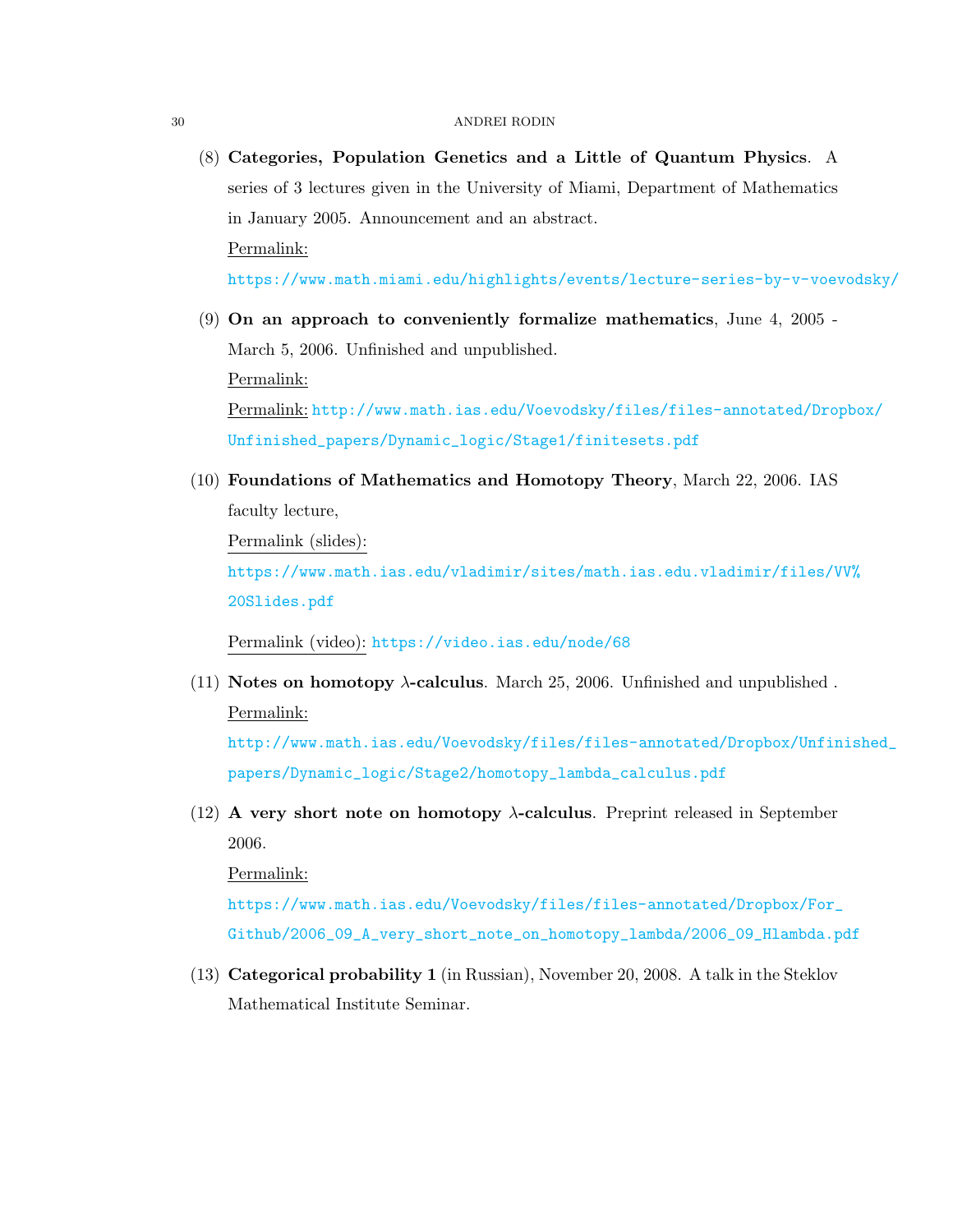Permalink (announcement and video):

<http://www.mathnet.ru/php/seminars.phtml?presentid=259>

- <span id="page-30-1"></span>(14) Categorical probability 2 (in Russian), November 25, 2008. A talk in the Steklov Mathematical Institute Seminar. Permalink (announcement): <http://www.mathnet.ru/php/seminars.phtml?presentid=902>
- <span id="page-30-0"></span>(15) Singletons, May 11, 2009. 94 pages. An unfinished unreleased manuscript. Permalink:

[http://www.math.ias.edu/Voevodsky/files/files-annotated/Dropbox/Unfin](http://www.math.ias.edu/Voevodsky/files/files-annotated/Dropbox/Unfinished_papers/Probability/Singletons/Stage_2/singletons_current.pdf)ished\_ [papers/Probability/Singletons/Stage\\_2/singletons\\_current.pdf](http://www.math.ias.edu/Voevodsky/files/files-annotated/Dropbox/Unfinished_papers/Probability/Singletons/Stage_2/singletons_current.pdf)

- <span id="page-30-2"></span>(16) Systems of paths (in Russian), August 25, 2009. A talk in the Steklov Mathematical Institute of RAS Permalink (announcement and abstract): <http://www.mathnet.ru/php/seminars.phtml?presentid=752>
- <span id="page-30-3"></span>(17) Notes on type systems, September 8, 2009 - December 1, 2012. Unpublished Permalink:

[http://www.math.ias.edu/Voevodsky/files/files-annotated/Dropbox/Unfin](http://www.math.ias.edu/Voevodsky/files/files-annotated/Dropbox/Unfinished_papers/Dynamic_logic/Stage_current/expressions_current-fixed.pdf)ished\_ [papers/Dynamic\\_logic/Stage\\_current/expressions\\_current-fixed.pdf](http://www.math.ias.edu/Voevodsky/files/files-annotated/Dropbox/Unfinished_papers/Dynamic_logic/Stage_current/expressions_current-fixed.pdf)

<span id="page-30-4"></span>(18) Univalent Foundations, Talk in Bonn, Sep. 8, 2010

Permalink (Notes):

[https://www.math.ias.edu/vladimir/sites/math.ias.edu.vladimir/files/B](https://www.math.ias.edu/vladimir/sites/math.ias.edu.vladimir/files/Bonn_talk.pdf)onn\_ [talk.pdf](https://www.math.ias.edu/vladimir/sites/math.ias.edu.vladimir/files/Bonn_talk.pdf)

Permalink (Coq examples):

<span id="page-30-5"></span>[https://www.math.ias.edu/vladimir/sites/math.ias.edu.vladimir/files/B](https://www.math.ias.edu/vladimir/sites/math.ias.edu.vladimir/files/Bonn_talk_coq.pdf)onn\_ [talk\\_coq.pdf](https://www.math.ias.edu/vladimir/sites/math.ias.edu.vladimir/files/Bonn_talk_coq.pdf)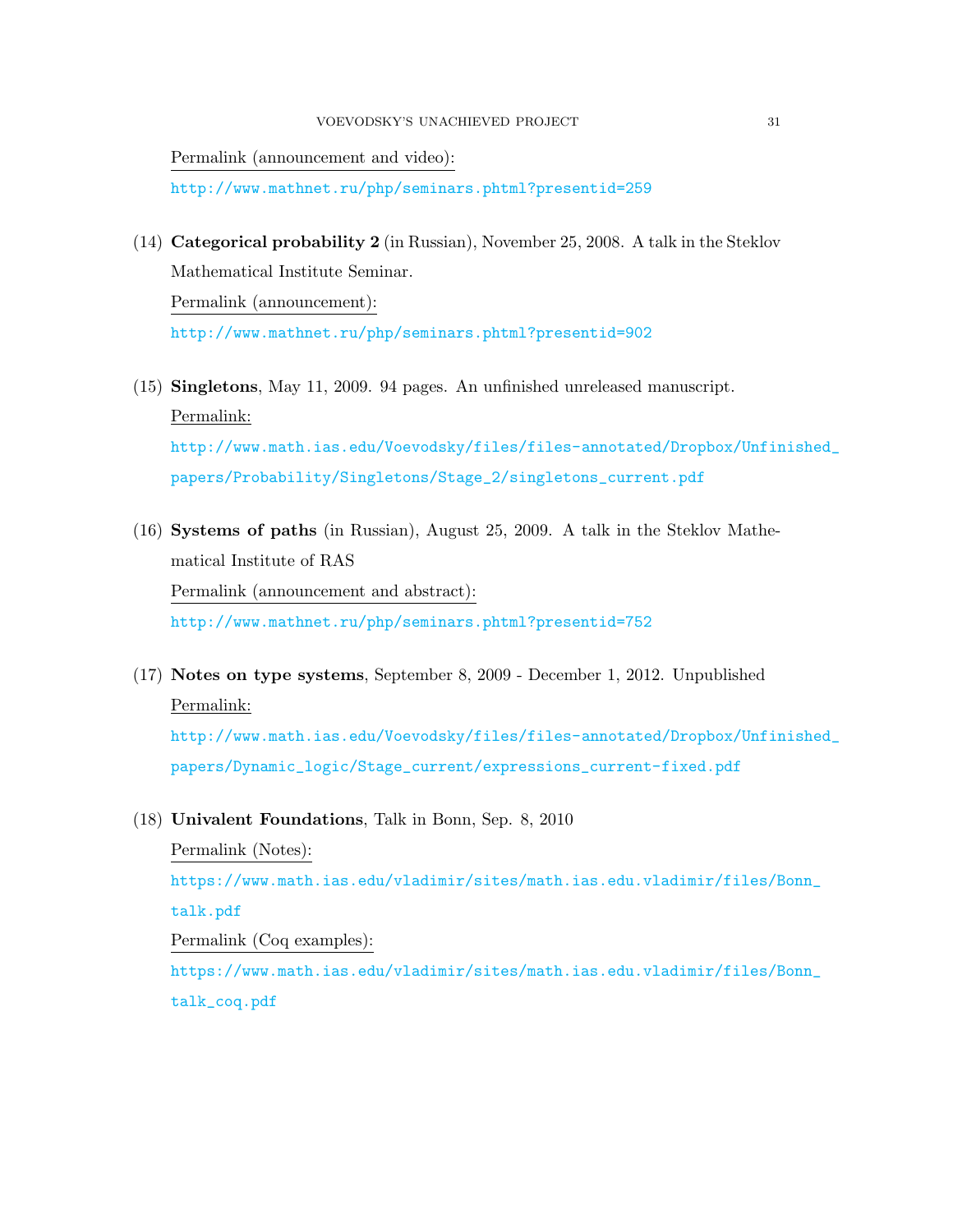- (19) Univalent Foundations, Talk at IAS, Dec. 10, 2010 Permalink (video): <https://video.ias.edu/univalent/voevodsky>
- <span id="page-31-0"></span>(20) Univalent Foundations Project. A modified version of an NSF grant application, October 2010 Permalink: [https://www.math.ias.edu/vladimir/sites/math.ias.edu.vladimir/files/u](https://www.math.ias.edu/vladimir/sites/math.ias.edu.vladimir/files/univalent_foundations_project.pdf)nivalent\_

[foundations\\_project.pdf](https://www.math.ias.edu/vladimir/sites/math.ias.edu.vladimir/files/univalent_foundations_project.pdf)

<span id="page-31-1"></span>(21) Univalent Foundations, Plenary lecture at WoLLIC, May. 18, 2011

Permalink (slides): [https://www.math.ias.edu/vladimir/sites/math.ias.edu.vladimir/files/2](https://www.math.ias.edu/vladimir/sites/math.ias.edu.vladimir/files/2011_WoLLIC.pdf)011\_ [WoLLIC.pdf](https://www.math.ias.edu/vladimir/sites/math.ias.edu.vladimir/files/2011_WoLLIC.pdf) Permalink (Coq examples): [https://www.math.ias.edu/vladimir/sites/math.ias.edu.vladimir/files/d](https://www.math.ias.edu/vladimir/sites/math.ias.edu.vladimir/files/demo_1.v)emo\_ [1.v](https://www.math.ias.edu/vladimir/sites/math.ias.edu.vladimir/files/demo_1.v)

<span id="page-31-3"></span>(22) Interview with Roman Mikhailov (in Russian), July 2012

Permalink (Part 1): <https://baaltii1.livejournal.com/198675.html> Permalink (Part 2): <https://baaltii1.livejournal.com/200269.html>

- <span id="page-31-2"></span>(23) The Origins and Motivations of Univalent Foundations, Article in the Institute Letter (IAS Princeton) written after the Lecture Mar. 26, 2014; appeared in Summer 2014 Permalink: <https://www.ias.edu/ideas/2014/voevodsky-origins>
- <span id="page-31-4"></span>(24) Foundations of mathematics — their past, present and future. The 2014 Paul Bernays Lectures at ETH Zurich. Sep. 9-10, 2014.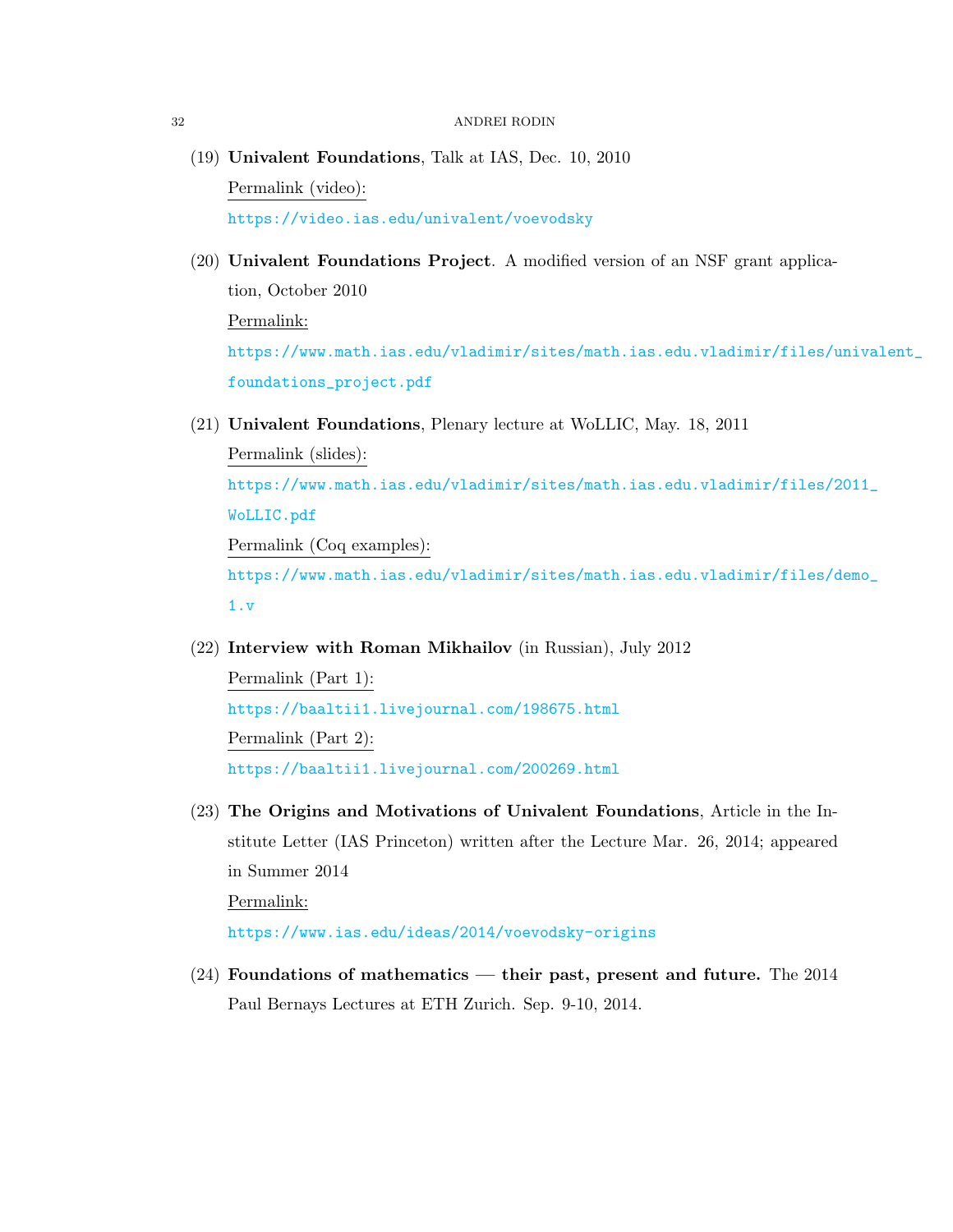Lecture 1: To the history of the conception Permalink (slides): [https://www.math.ias.edu/vladimir/sites/math.ias.edu.vladimir/files/2](https://www.math.ias.edu/vladimir/sites/math.ias.edu.vladimir/files/2014_09_Bernays_1%20presentation.pdf)014\_ [09\\_Bernays\\_1%20presentation.pdf](https://www.math.ias.edu/vladimir/sites/math.ias.edu.vladimir/files/2014_09_Bernays_1%20presentation.pdf) Permalink (video): [https://www.math.ias.edu/vladimir/sites/math.ias.edu.vladimir/files/2](https://www.math.ias.edu/vladimir/sites/math.ias.edu.vladimir/files/20140909_HGF5_Paul_Bernays_Lectures_Voevodsky_01-dm.mp4)0140909\_ [HGF5\\_Paul\\_Bernays\\_Lectures\\_Voevodsky\\_01-dm.mp4](https://www.math.ias.edu/vladimir/sites/math.ias.edu.vladimir/files/20140909_HGF5_Paul_Bernays_Lectures_Voevodsky_01-dm.mp4)

## Lecture 2: The story of Set theory (so far)

Permalink (slides): [https://www.math.ias.edu/vladimir/sites/math.ias.edu.vladimir/files/2](https://www.math.ias.edu/vladimir/sites/math.ias.edu.vladimir/files/2014_09_Bernays_2%20presentation.pdf)014\_ [09\\_Bernays\\_2%20presentation.pdf](https://www.math.ias.edu/vladimir/sites/math.ias.edu.vladimir/files/2014_09_Bernays_2%20presentation.pdf) Permalink (video): [https://www.math.ias.edu/vladimir/sites/math.ias.edu.vladimir/files/2](https://www.math.ias.edu/vladimir/sites/math.ias.edu.vladimir/files/20140910_HGF5_Paul_Bernays_Lectures_Voevodsky_02-dm.mp4)0140910\_ [HGF5\\_Paul\\_Bernays\\_Lectures\\_Voevodsky\\_02-dm.mp4](https://www.math.ias.edu/vladimir/sites/math.ias.edu.vladimir/files/20140910_HGF5_Paul_Bernays_Lectures_Voevodsky_02-dm.mp4)

## Lecture 3: Univalent Foundations

Permalink (slides):

[https://www.math.ias.edu/vladimir/sites/math.ias.edu.vladimir/files/2](https://www.math.ias.edu/vladimir/sites/math.ias.edu.vladimir/files/2014_09_Bernays_3%20presentation.pdf)014\_

[09\\_Bernays\\_3%20presentation.pdf](https://www.math.ias.edu/vladimir/sites/math.ias.edu.vladimir/files/2014_09_Bernays_3%20presentation.pdf)

Permalink (video):

[https://www.math.ias.edu/vladimir/sites/math.ias.edu.vladimir/files/2](https://www.math.ias.edu/vladimir/sites/math.ias.edu.vladimir/files/20140910_HGF5_Paul_Bernays_Lectures_Voevodsky_03-dm.mp4)0140910\_ [HGF5\\_Paul\\_Bernays\\_Lectures\\_Voevodsky\\_03-dm.mp4](https://www.math.ias.edu/vladimir/sites/math.ias.edu.vladimir/files/20140910_HGF5_Paul_Bernays_Lectures_Voevodsky_03-dm.mp4)

## **REFERENCES**

- <span id="page-32-2"></span>[1] M. Arkowitz. *Introduction to Homotopy Theory*. Springer, 2011.
- <span id="page-32-1"></span>[2] V.I. Arnold. On mathematical teaching (in russian). Russian Math. Surveys, 53(1):229–236, 1998.
- <span id="page-32-0"></span>[3] M. Balaguer. Platonism and Anti-Platonism in Mathematics. Oxford University Press, 1998.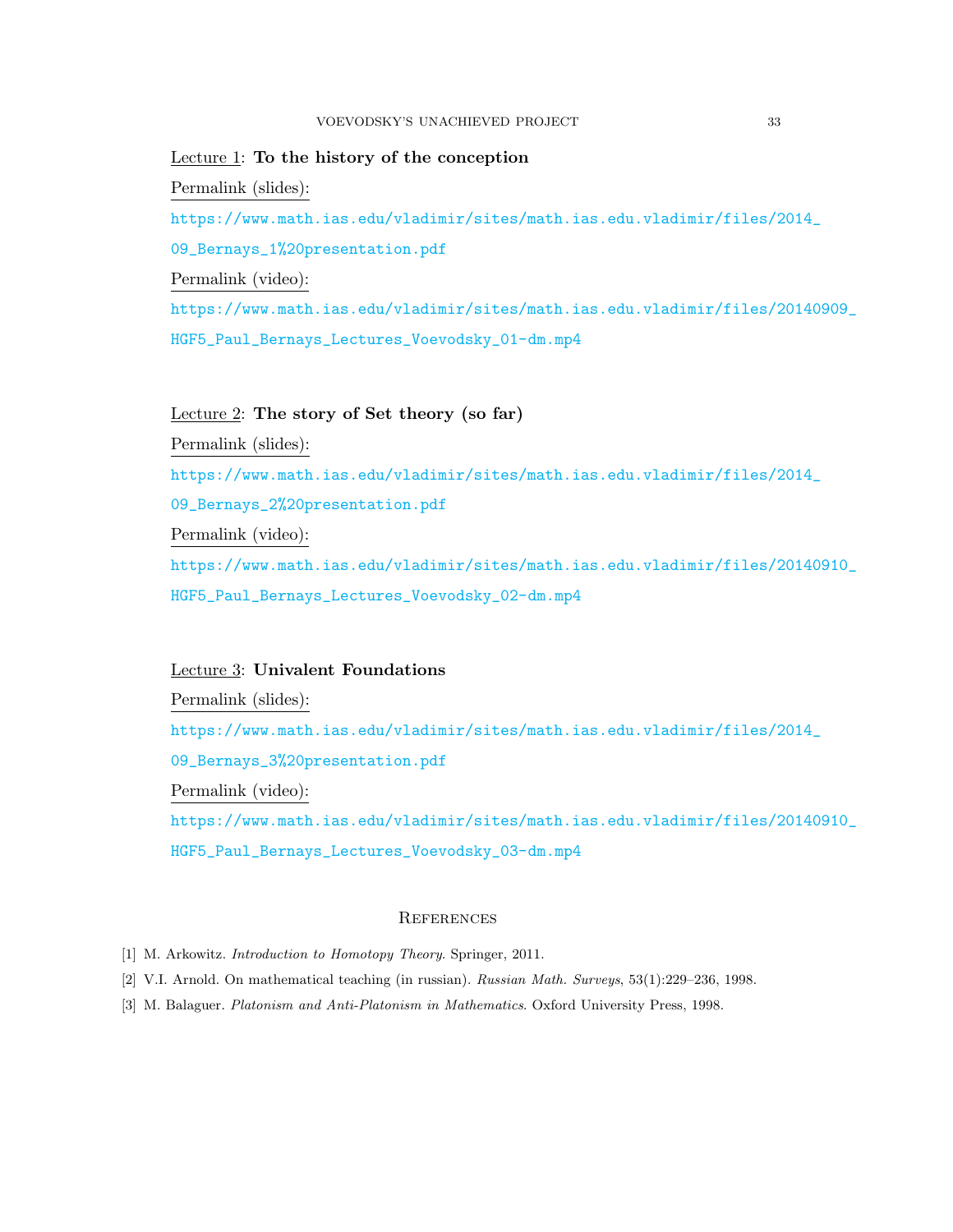- <span id="page-33-9"></span>[4] R.J. Brachman and H.J. Levesque. Knowledge Representation and Reasoning. Oxford University Press, 2004.
- <span id="page-33-10"></span>[5] M. Bunge, F. Gago and A.M. San-Luis. Synthetic Differential Topology. Cambridge University Press, 2018.
- <span id="page-33-17"></span><span id="page-33-14"></span>[6] E. Cassirer. Kant und die moderne mathematik. Kant-Studien, 12:1–49, 1907.
- [7] J.M. Chan, G. Carlsson and R. Rabadan. Topology of viral evolution. Proc. Nat. Acad. Sci., 110(46):18566–18571, 2013.
- <span id="page-33-11"></span>[8] B. Coecke and E. Paquette. Categories for the practising physicist. Coecke B. (eds) New Structures for Physics. Lecture Notes in Physics, vol 813. Springer, Berlin, Heidelberg, pages 173–286, 2010.
- <span id="page-33-18"></span>[9] C. Cohen, S. Huber, Th. Coquand and Mortberg. Cubical Type Theory: a constructive interpretation of the univalence axiom. https://arxiv.org/abs/1611.02108, 2016.
- <span id="page-33-4"></span>[10] R. Creath. Logical empiricism. Stanford Encyclopedia of Philosophy (https://plato.stanford.edu/entries/logical-empiricism), 2017.
- <span id="page-33-13"></span>[11] Editorial. Community cleverness required. Nature (title of the issue: Big Data: Science in the Petabyte  $Era$ , 455(1):1-16, 2008.
- <span id="page-33-3"></span>[12] A. Einstein. Sidelights on Relativity. Methuen&Co. Ltd, 1922.
- <span id="page-33-15"></span>[13] P. Expert et al. Editorial: Topological neuroscience. Network Neuroscience, 3(3):653–655, 2019.
- <span id="page-33-7"></span>[14] J. Ferreiros. Labyrinth of Thought: A History of Set Theory and its Role in Modern Mathematics, (Science Networks. Historical Studies, Volume 23). Birkhauser Verlag), 1999.
- <span id="page-33-6"></span>[15] J. Ferreiros. The motives behind cantor's set theory: Physical, biological, and philosophical questions. Science in Context, 17(1-2):49–83, 2004.
- <span id="page-33-5"></span>[16] R. Feynman. New textbooks for the 'new' mathematics. Engineering and Science, 28(6):9–15, 1965.
- <span id="page-33-1"></span>[17] J. Franklin. An Aristotelian Realist Philosophy of Mathematics. Palgrave MacMillan, 2014.
- <span id="page-33-2"></span>[18] H. Freudental. The main trends in the foundations of geometry in the 19th century. Logic, Methodology and Philosophy of Science: Proceedings of the 1960 International Congress (Standford 1962), pages 613–621, 1960.
- <span id="page-33-16"></span>[19] M. Gameiro et al. Topological measurement of protein compressibility via persistence diagrams. MI Preprint Series 2012-6, Faculty of Mathematics, Kyushu University, 2012.
- <span id="page-33-0"></span>[20] D. Grayson. An introduction of univalent foundations for mathematicians. Bulletin of American Mathematical Society (New Series), 55(4):427–450, 2018.
- <span id="page-33-12"></span>[21] H. Halvorson et al. Deep beauty: Mathematical Innovation and Research for Underlying Intelligibility in the Quantum world. Cambridge University Press, 2011.
- <span id="page-33-8"></span>[22] H. Halvorson. Scientific Theories. P. Humphreys (ed.) The Oxford Handbook of Philosophy of Science, 2016.